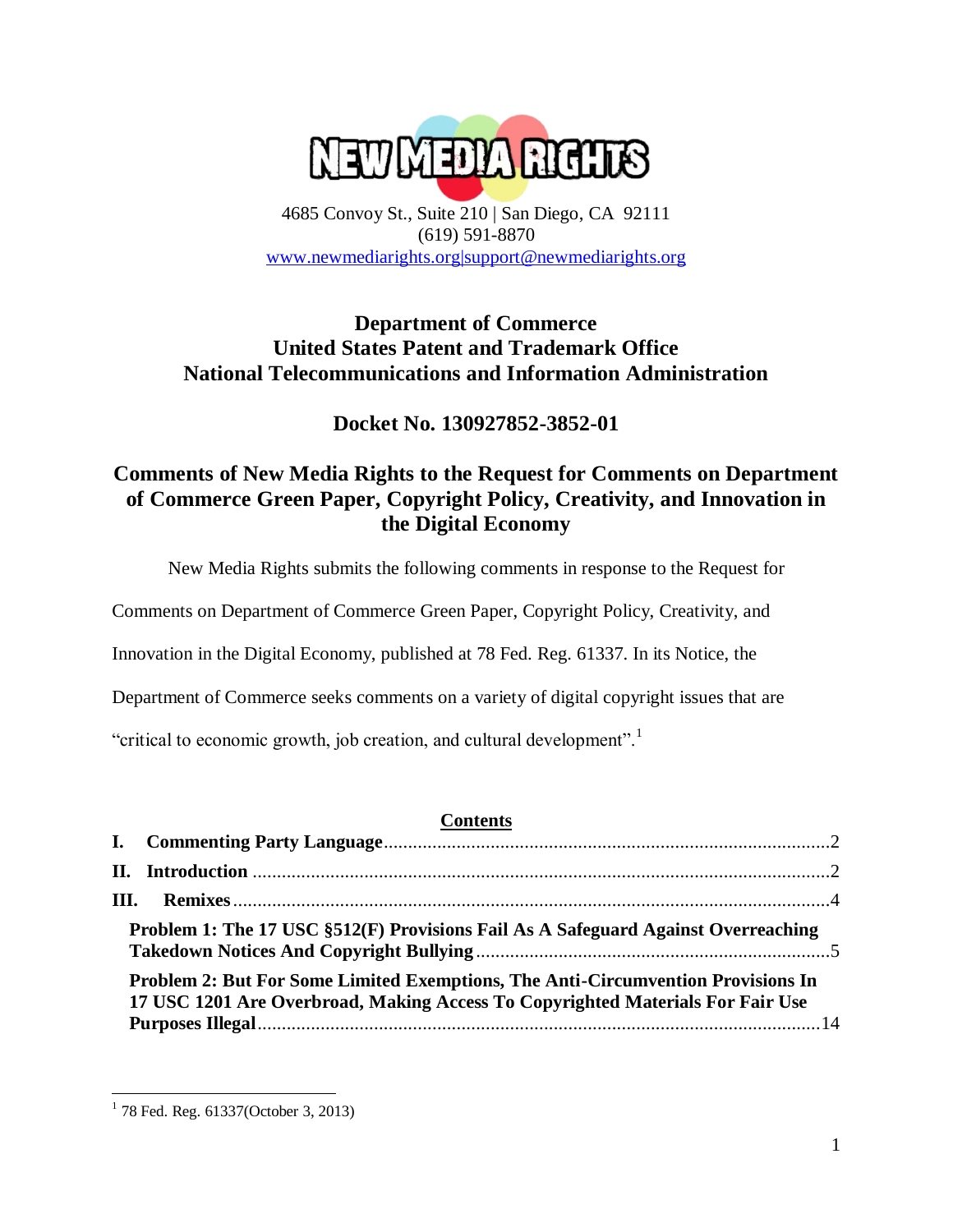| Problem 3: Lack Of Digitization Of Copyright Records Makes Reusing Works From<br>Created From 1923-1964 That Are In The Public Domain Too Difficult And Expensive 17 |  |
|----------------------------------------------------------------------------------------------------------------------------------------------------------------------|--|
| Problem 4: The Extraordinary Duration Of Copyright Needs To Be Empirically Justified                                                                                 |  |
| Problem 5: Any Small Claims Copyright Court must contain important safeguards for                                                                                    |  |
| III. Widespread Implementation Of Intermediary Licensing, Such As YouTube's<br>Content ID System Could Be Incredibly Detrimental To Users' Rights29                  |  |
| IV.                                                                                                                                                                  |  |
|                                                                                                                                                                      |  |

#### **I. Commenting Party Language**

<span id="page-1-0"></span>New Media Rights (NMR) is an independently funded program of California Western School of Law. NMR provides expertise and advocacy on media, communications, and internet law as it applies to independent creators and internet users. NMR offers pro bono legal services to creators including artists, filmmakers, podcasters, citizen journalists, bloggers, open source software projects, as well as non-profit organizations. Further information regarding NMR's mission and activities can be obtained at [http://www.newmediarights.org.](http://www.newmediarights.org/)

#### **II. Introduction**

<span id="page-1-1"></span>When it comes to domestic copyright legislation for the digital age, things really haven't changed much since the implementation of the Digital Millennium Copyright Act ("DMCA") in 1998. While the legislation hasn't changed, our creative world certainly has. In 1998, how many of us envisioned the world of remixers and independent creators producing content of a quality once reserved for the Hollywood elite? How many of us would have imagined the creation of a license, like Creative Commons, aimed at allowing users to share their work in unprecedented ways? How many of us thought that ordinary people would be using this new technology to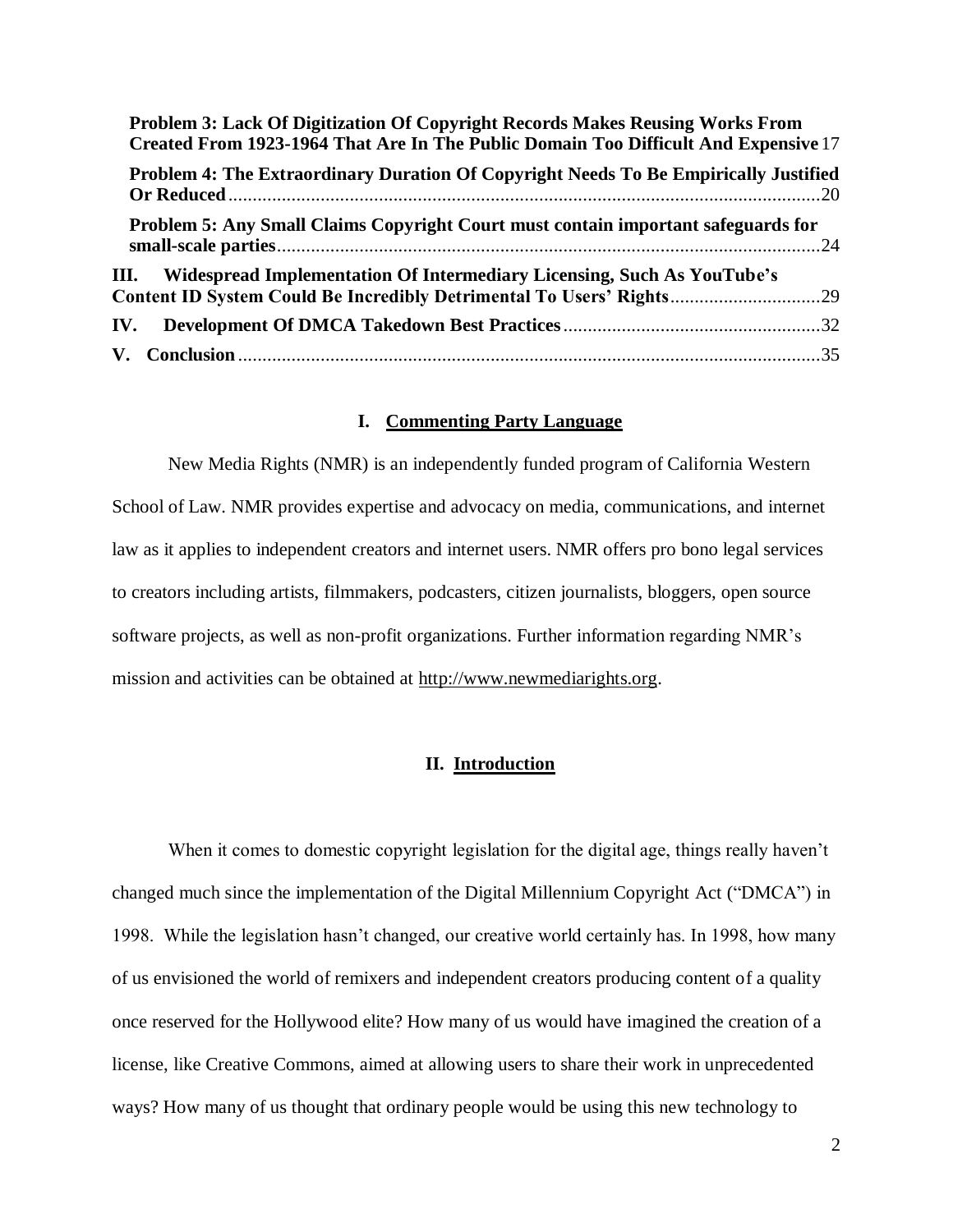create and share everything from mundane pictures of meals at restaurants to the extraordinary live tweeting of the Arab Spring? The cultural and communications landscape has changed dramatically since 1998. The evolution of our creative culture and the way we communicate deserves a corresponding evolution of copyright law.

This reform need not, and should not, take the form of any radical evisceration of copyright. At the same time, reform should not be used as an opportunity to continue unreasonable expansion of copyright law without concern for the collateral damage it causes to artistic progress, freedom of speech, and the intellectual enrichment of the public. Rather, much like one would tend to a garden, it is time we examine our current copyright law, remove the old weeds of law that no longer serve us, and plant the seeds of new law that will help to foster a new generation of artists and creators.

In these comments, New Media Rights addresses three of the most compelling areas of copyright reform presented in the Greenpaper. First, these comments address five key copyright law problems that need to be solved to help remix creators spend their time creating rather than fighting legal disputes. Second, we discourage the widespread implementation of intermediary licensing modeled off YouTube's Content ID system because it is not, in fact, an intermediary licensing system. We also explain the implementation of such a system could be incredibly detrimental to users' rights largely due to the lack of an effective appeals process and various design challenges in the system. Finally, we address the Department of Commerce's question regarding how best to go about fashioning a multistakeholder process that would create a working set of best practices for the DMCA. We hope that our comments in these three areas will spark discussion and encourage badly needed copyright reform for the digital age.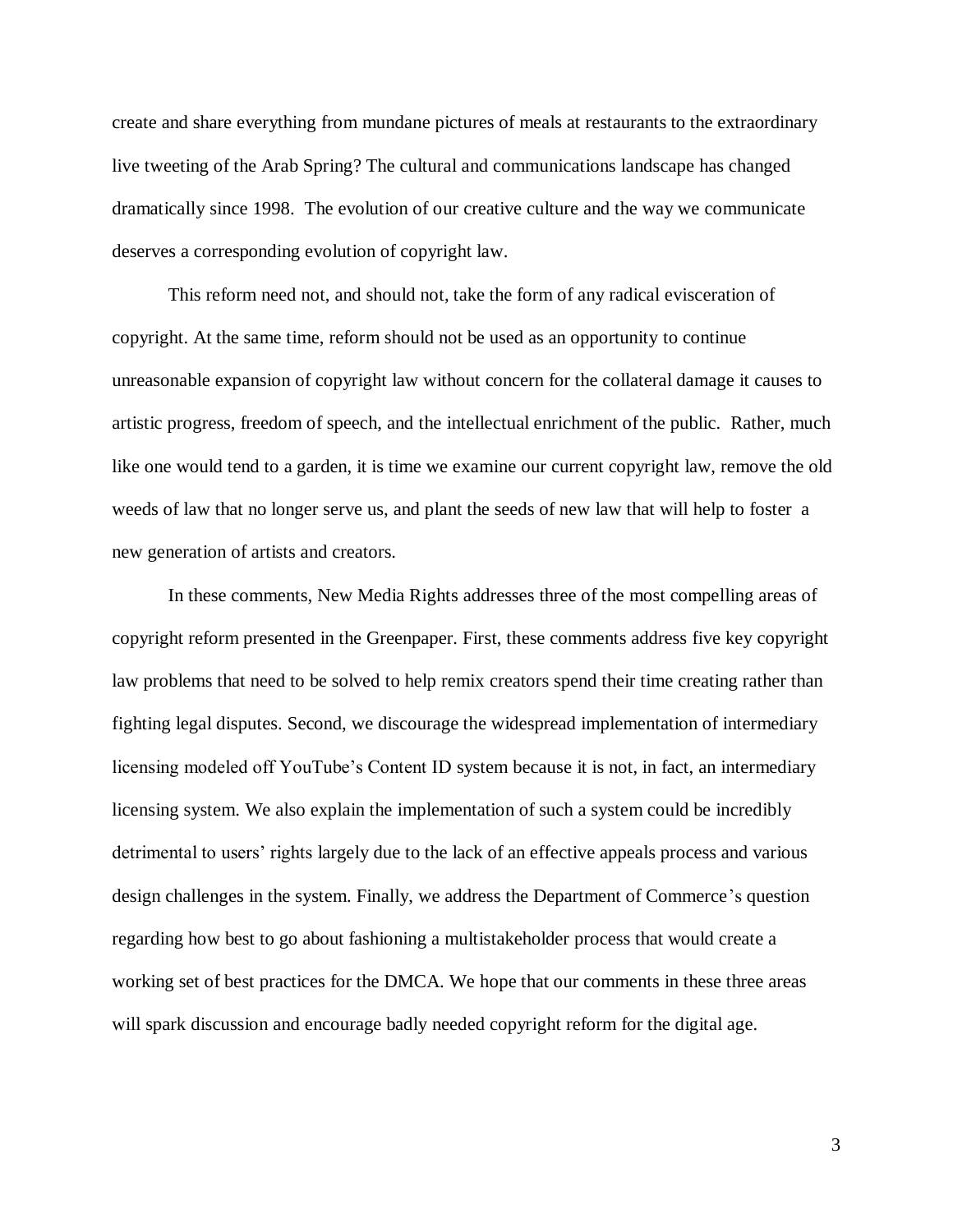#### **III.Remixes**

<span id="page-3-0"></span>At New Media Rights we provide direct legal services to remix creators. Remix creators are creators who reuse copyrighted works for legal purposes. Sometimes, Remix creators take one or more copyrighted works and transform them into something new, creative and original. However, the specific bounds of remix culture are limited only by human imagination. Remix artists often rely on their own creativity and fair use to create their work, although sometimes remix creators do use public domain work or get licenses (including open licenses) to use copyrighted content.

We are constantly impressed by the creativity and innovation of the remix creators we work with on a daily basis at New Media Rights. However, there are several problems that we have observed that not only impede remixes from getting made but also cause remixes to be removed unfairly from the public discourse. Many of these issues affect every member of the public who interacts with copyrighted works, or in other words, absolutely everyone. This comment will address five of those common problems:

- Problem 1: The  $\S17$  USC 512(f) provisions fail as a safeguard against overreaching takedown notices and copyright bullying.
- Problem 2: But for some limited exemptions, the Anti-circumvention provisions in 17 USC 1201 are overbroad, making access to copyrighted materials for fair use purposes illegal.
- Problem 3: Lack of digitization of copyright records makes reusing works from created from 1923-1964 that are in the public domain too difficult and expensive.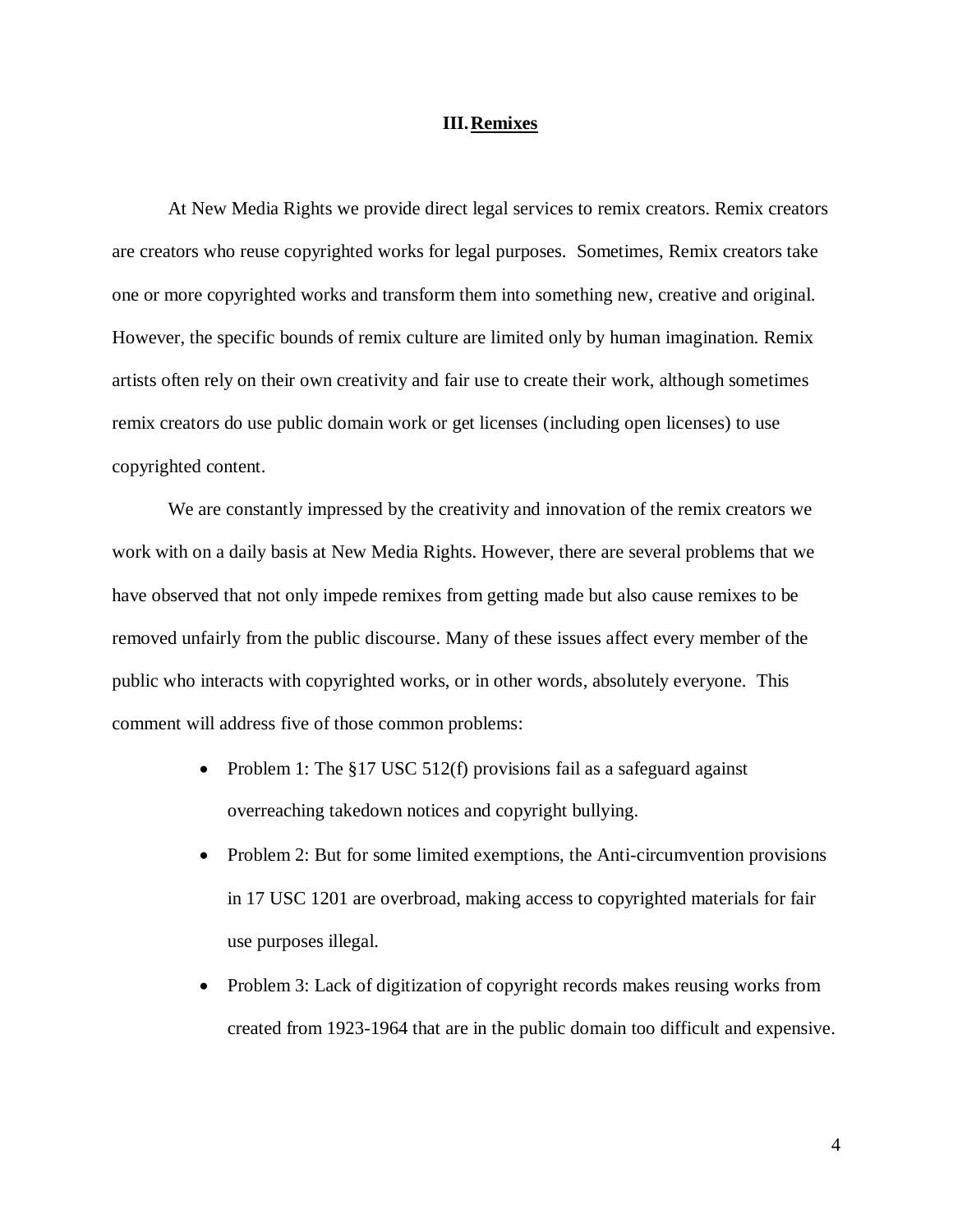- Problem 4: The extraordinary duration of copyright needs to be empirically justified or reduced.
- Problem 5: Any Small Claims Copyright Court must contain important safeguards for small-scale parties. .

We hope that by bringing these problems we've observed first hand to the attention of the Department of Commerce and the USPTO; we will help take the first step on the long path to badly needed copyright reform for the digital era.

Copyright reform must reflect the input of all stakeholders, including users and those who reuse works for legal purposes, as well as copyright holders. We must also remember that goal of copyright reform should not be to protect any individual business model, but to encourage the progress of science and the useful arts as mandated in our Constitution.

# <span id="page-4-0"></span>**Problem 1: The 17 USC §512(F) Provisions Fail As A Safeguard Against Overreaching Takedown Notices And Copyright Bullying**

At New Media Rights, we provide direct legal services to remix artists responding to content bullies.<sup>2</sup> Content bullying occurs when an individual takes down another user's content for an improper purpose. But what truly differentiates content bullies from reasonable individuals involved in a copyright dispute is their tenacity for ignoring appeals and insistence on removing and disabling content that doesn't actually violate copyright law.

It's important to remember that the DMCA "safe harbor" provisions provide for a notice and takedown system that allows content to be removed from the internet without ever seeing the

<sup>2</sup> *See e.g*., *Jonathan McIntosh, Buffy vs Edward Remix Unfairly Removed by Lionsgate* (January 9, 2013) [http://www.rebelliouspixels.com/2013/buffy-vs-edward-remix-unfairly-removed-by-lionsgate;](http://www.rebelliouspixels.com/2013/buffy-vs-edward-remix-unfairly-removed-by-lionsgate) *Teens make parody video, but Sony tells them to beat it… just beat it!* New Media Rights(October 15, 2013) http://www.newmediarights.org/teens\_make\_parody\_video\_sony\_tells\_them\_beat\_it%E2%80%A6\_just\_beat\_it.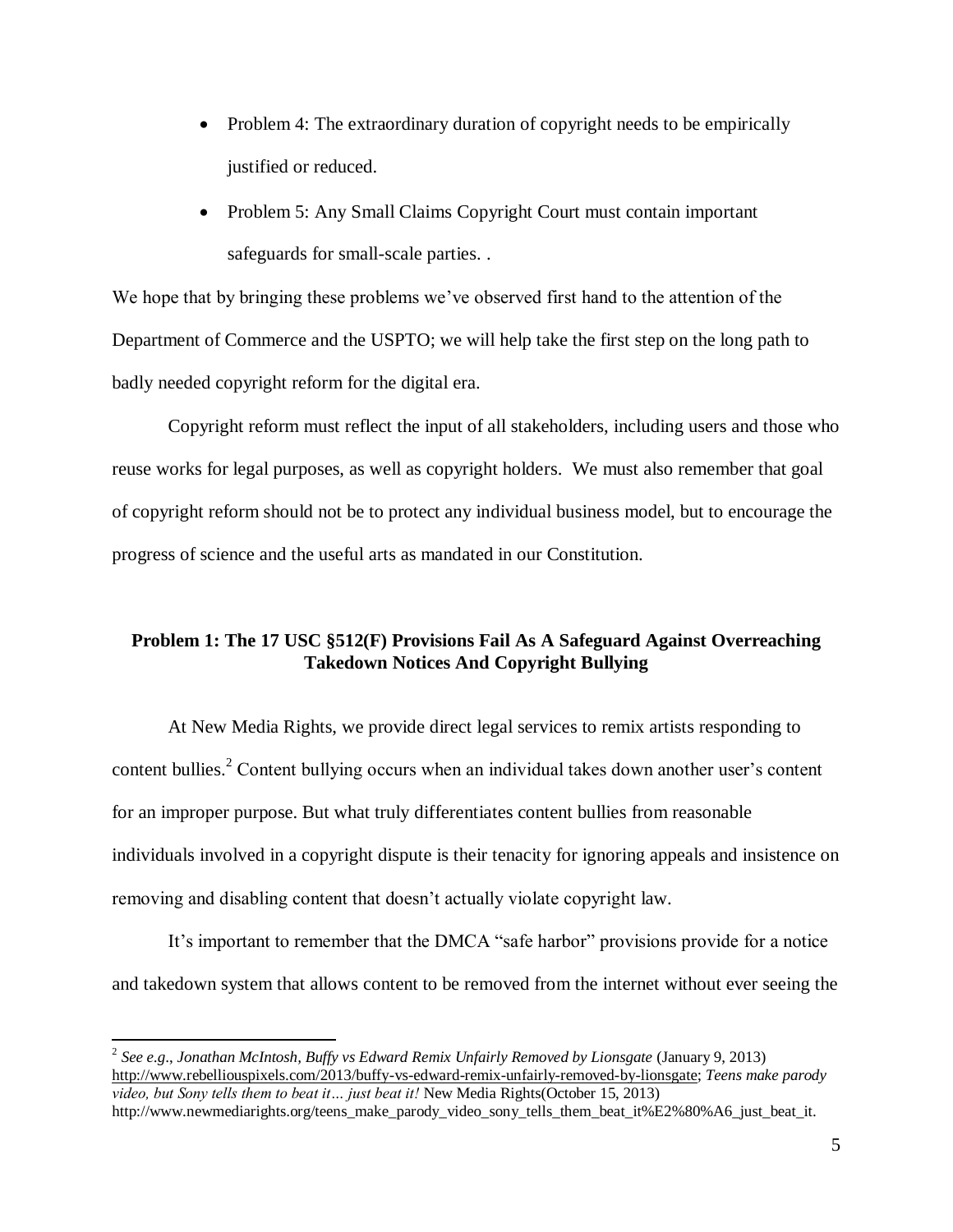inside of a courtroom. The DMCA is a powerful extrajudicial tool, and just one of many approaches content bullies use to remove otherwise lawful content from the internet.

Large-scale copyright holders, often use automated means (for example web crawlers) to find infringing content<sup>3</sup> and then mass-produce DMCA take down notices; often not considering legitimate reuses like fair use. Thus many types of otherwise  $\text{legal}^4$  content disappear as collateral damage<sup>5</sup> in their war on piracy. Similarly, within the context of DMCA takedown notices, copyright holders are sometimes guilty of overlooking fair use considerations when filing take down requests because they intentionally mean to misuse the DMCA to remove legal but objectionable content. In addition to DMCA section 512 notice and takedown related bullying, large-scale copyright holders often use their privileged relationships with content sharing websites like YouTube, including the Content ID system, to remove or monetize reuse of their content which would otherwise be legal. $<sup>6</sup>$  Other methods of content bullying include cease</sup> and desist letters and removals of urls from search engines.

For DMCA notice content bullying, section 512(f) is supposed to be the statutorily crafted tool available to protect users from having their material removed without any means of

<sup>3</sup> These automated takedown processes often result in the takedown of non-infringing content. *See* Mike Masnick, *Microsoft Sends Google DMCA Takedowns For Microsoft's Own Website*, TechDirt(July 30, 2013) [http://www.techdirt.com/articles/20130729/16181423993/microsoft-sends-google-dmca-takedowns-microsofts](http://www.techdirt.com/articles/20130729/16181423993/microsoft-sends-google-dmca-takedowns-microsofts-own-website.shtml)[own-website.shtml;](http://www.techdirt.com/articles/20130729/16181423993/microsoft-sends-google-dmca-takedowns-microsofts-own-website.shtml) Emil Protalinski, *Why automated DMCA takedown requests are asinine: HBO asked Google to censor links to HBO.com*, The Next Web (February 3, 2013[\) http://thenextweb.com/media/2013/02/03/why](http://thenextweb.com/media/2013/02/03/why-automated-dmca-takedown-requests-are-asinine-hbo-asked-google-to-censor-links-to-hbo-com)[automated-dmca-takedown-requests-are-asinine-hbo-asked-google-to-censor-links-to-hbo-com.](http://thenextweb.com/media/2013/02/03/why-automated-dmca-takedown-requests-are-asinine-hbo-asked-google-to-censor-links-to-hbo-com)

4 *See e.g.* Ron*, Microsoft's automated DMCA bot strikes again, sends takedown notice for Open Office*, WinBeta(August 18, 2013) [http://www.winbeta.org/news/microsofts-automated-dmca-bot-strikes-again-sends](http://www.winbeta.org/news/microsofts-automated-dmca-bot-strikes-again-sends-takedown-notice-openoffice)[takedown-notice-openoffice.](http://www.winbeta.org/news/microsofts-automated-dmca-bot-strikes-again-sends-takedown-notice-openoffice)

5 *See Jonathan McIntosh*, "Buffy vs Edward Remix Unfairly Removed by Lionsgate" (January 9, 2013) [http://www.rebelliouspixels.com/2013/buffy-vs-edward-remix-unfairly-removed-by-lionsgate.](http://www.rebelliouspixels.com/2013/buffy-vs-edward-remix-unfairly-removed-by-lionsgate)  $\overline{6}$   $\overline{Id}$ .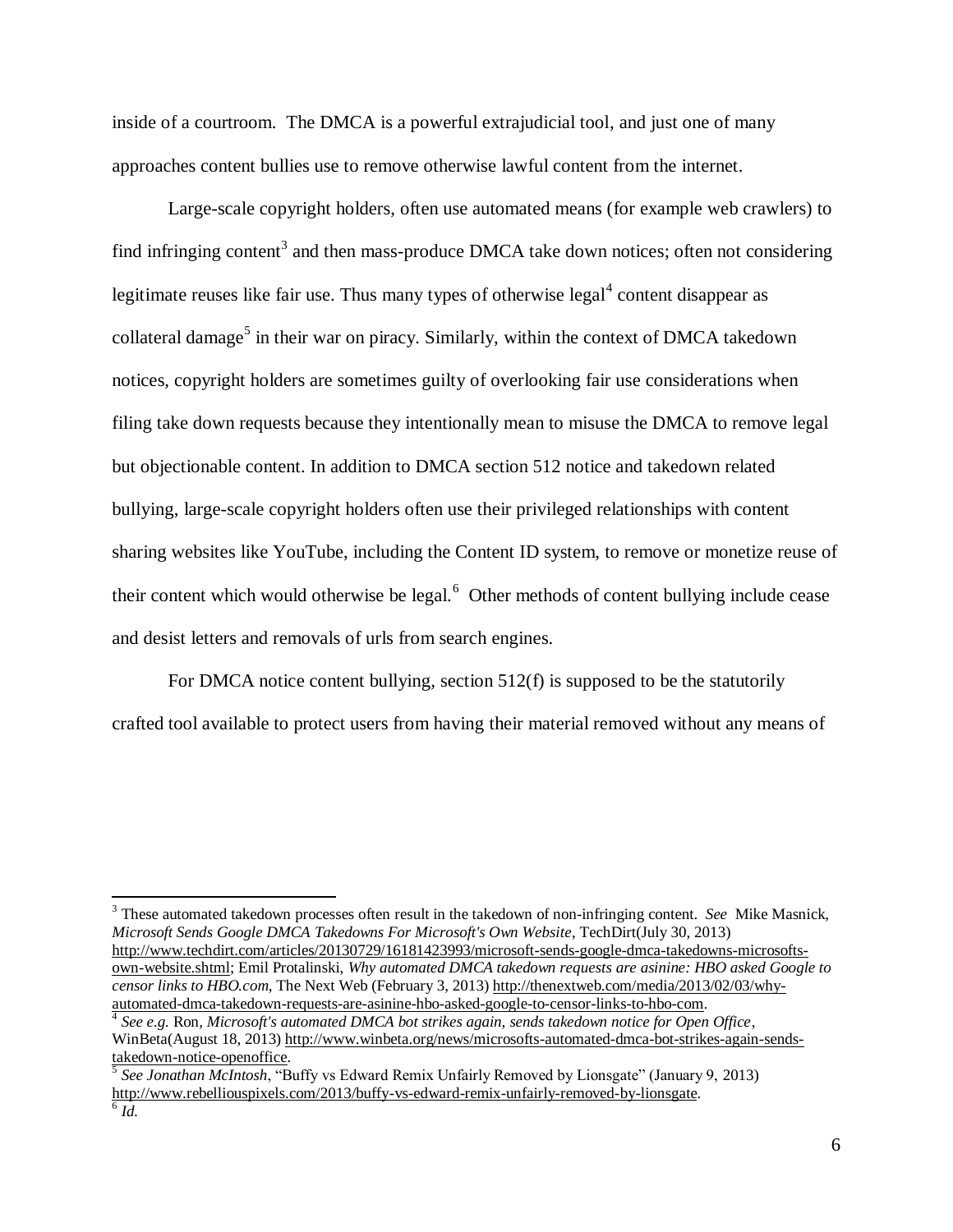recourse.<sup>7</sup> However, section 512(f) is not providing that balance and has ceased to serve the purpose Congress intended.<sup>8</sup>

Unfortunately, the statute and the case law right now simply do not make it clear enough to rightsholders that they should consider fair use before taking down content from the internet. In fact the only case to address the matter, the Lenz case, is in its  $7<sup>th</sup>$  year and no final decision has been reached in the case, although several lower courts have found that fair use must be considered before sending a takedown notice.<sup>9</sup> As the law currently stands, because fair use is complex, difficult to predict, and not often respected by content bullies, creators are less likely to develop certain kinds of content especially once they've already experienced content bullying for their other work. The vast majority of cases involving content bullying we see involve content holders taking down remixes of their work, even when those remixes are probably fair use. The sad truth is that even if we strongly believe that a work is fair use there is still a chance that the content will get taken down anyway because it is currently unclear if fair use needs to be taken into account as part of the take down process. This holds true even in textbook cases of fair use.

One textbook example of content bullying, and why section 512(f) needs to be amended to include a consideration of fair use is a takedown we dealt with earlier this year. The takedown involved a remix by remix artist Jonathan McIntosh called "Buffy vs Edward: Twilight Remixed." This particular remix is used in law school classrooms across the country to teach the concepts of transformativeness and fair use. The Copyright Office even mentioned this remix by name as an example of a transformative noncommercial video work after Mr. McIntosh

<sup>&</sup>lt;sup>7</sup> See S. REP. 105-190, 21(512(f) was meant to "balance the need for rapid response to potential infringement with the end-users legitimate interests in not having material removed without recourse.") 8 *Id.*

**<sup>9</sup>** The Lenz case has strongly suggested that fair use should be considered (*See* Lenz v. Universal Music Corp., 5:07- CV-03783-JF, 2013 WL 271673 (N.D. Cal. Jan. 24, 2013)(citing *Lenz,* 572 F.Supp.2d at 1154–56.) However, even within this case it is a relatively recent finding (*see Lenz*, 572 F.Supp.2d 1150, 1154). Moreover, if and to what extent fair use should be considered is still a contested issue(*See e.g*., Tuteur v. Crosley-Corcoran, CIV.A. 13- 10159-RGS, 2013 WL 4832601 (D. Mass. Sept. 10, 2013))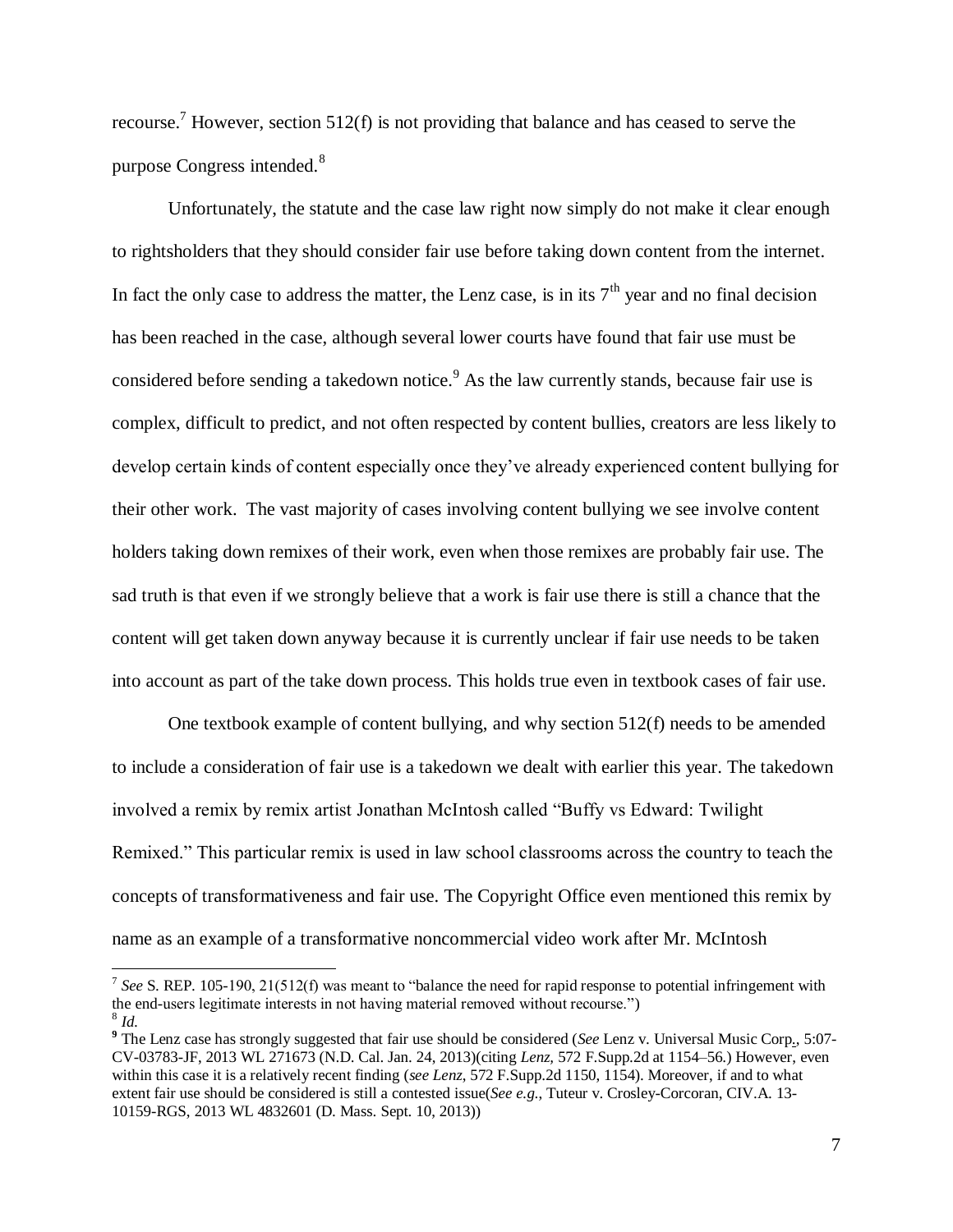displayed it at a Copyright Office hearing in Los Angeles regarding DMCA anti-circumvention exemptions in May, 2012.<sup>10</sup> Although fair use can be hard to predict, Jonathan's remix is about as close as one can get to declaring a work fair use without a final court decision. Despite this, Jonathan's video was wrongly monetized twice and then taken down under the DMCA takedown process.<sup>11</sup> It took 3 months, including multiple appeals, outreach to the copyright holder, a DMCA counternotice and quite a bit of press<sup>12</sup> to overcome Lionsgate's misuse of both the Content ID system and the takedown system to get the video back up. This type of bullying behavior was exactly the kind of behavior section 512(f) was supposed to protect against. But without explicitly requiring a consideration of fair use, it can't.

For every "textbook" example of fair use, like Jonathan, that we fight and win we talk to other creators at the start of projects that simply abandon their plans out of fear of this type of content bullying; from app and game developers that cease creating because they worry about intimidation from larger copyright holders, to video creators who abandon their parody and criticism projects because of the very real risk of their YouTube accounts being crippled by too many takedowns.

<sup>&</sup>lt;sup>10</sup>Jonathan McIntosh, Buffy *vs Edward Remix Unfairly Removed by Lionsgate* (January 9, 2013) [http://www.rebelliouspixels.com/2013/buffy-vs-edward-remix-unfairly-removed-by-lionsgate.](http://www.rebelliouspixels.com/2013/buffy-vs-edward-remix-unfairly-removed-by-lionsgate)

 $\frac{11}{11}$  "The audio/visual content of this video has been reviewed by our team as well as the YouTube content ID system and it has been determined that the video utilizes copyrighted works belonging to Lionsgate. Had our requestes [sic] to monetize this video not been disputed, we would have placed an ad on the cotent [sic] and allowed it to remain online. Unfortunately after appeal, we are left with no other option than to remove the content." representative, Matty Van Schoor, stated in a response email to New Media Rights on December 20, 2012. *Id.* 

<sup>12</sup> *See* Daniel Nye Griffiths, *Copyright In The Twilight Zone: The Strange Case Of 'Buffy Versus Edward'*, Forbes (January 15, 2013) [http://www.forbes.com/sites/danielnyegriffiths/2013/01/15/copyright-in-the-twilight-zone-the](http://www.forbes.com/sites/danielnyegriffiths/2013/01/15/copyright-in-the-twilight-zone-the-strange-case-of-buffy-versus-edward/)[strange-case-of-buffy-versus-edward/;](http://www.forbes.com/sites/danielnyegriffiths/2013/01/15/copyright-in-the-twilight-zone-the-strange-case-of-buffy-versus-edward/) Jonathan McIntosh, "*Buffy vs Edward" remix unfairly removed by Lionsgate: the model "fair use video" used by the US Copyright Office is a casualty of YouTube's Content ID system*. Ars Technica(January 9, 2013) [http://arstechnica.com/tech-policy/2013/01/buffy-vs-edward-remix-unfairly-removed-by](http://arstechnica.com/tech-policy/2013/01/buffy-vs-edward-remix-unfairly-removed-by-lionsgate/)[lionsgate/;](http://arstechnica.com/tech-policy/2013/01/buffy-vs-edward-remix-unfairly-removed-by-lionsgate/) Jonathan McIntosh, *Lionsgate Censors Remix Video That The Copyright Office Itself Used As An Example Of Fair Use*, TechDirt (January 9, 2013)

[http://www.techdirt.com/articles/20130110/01515121624/lionsgate-censors-remix-video-that-copyright-office](http://www.techdirt.com/articles/20130110/01515121624/lionsgate-censors-remix-video-that-copyright-office-itself-used-as-example-fair-use.shtml)[itself-used-as-example-fair-use.shtml;](http://www.techdirt.com/articles/20130110/01515121624/lionsgate-censors-remix-video-that-copyright-office-itself-used-as-example-fair-use.shtml) Cory Doctorow , *Lionsgate commits copyfraud, has classic "Buffy vs Edward" video censored",* BoingBoing (January 11, 2013[\) http://boingboing.net/2013/01/11/lionsgate-commits](http://boingboing.net/2013/01/11/lionsgate-commits-copyfraud-h.html)[copyfraud-h.html.](http://boingboing.net/2013/01/11/lionsgate-commits-copyfraud-h.html)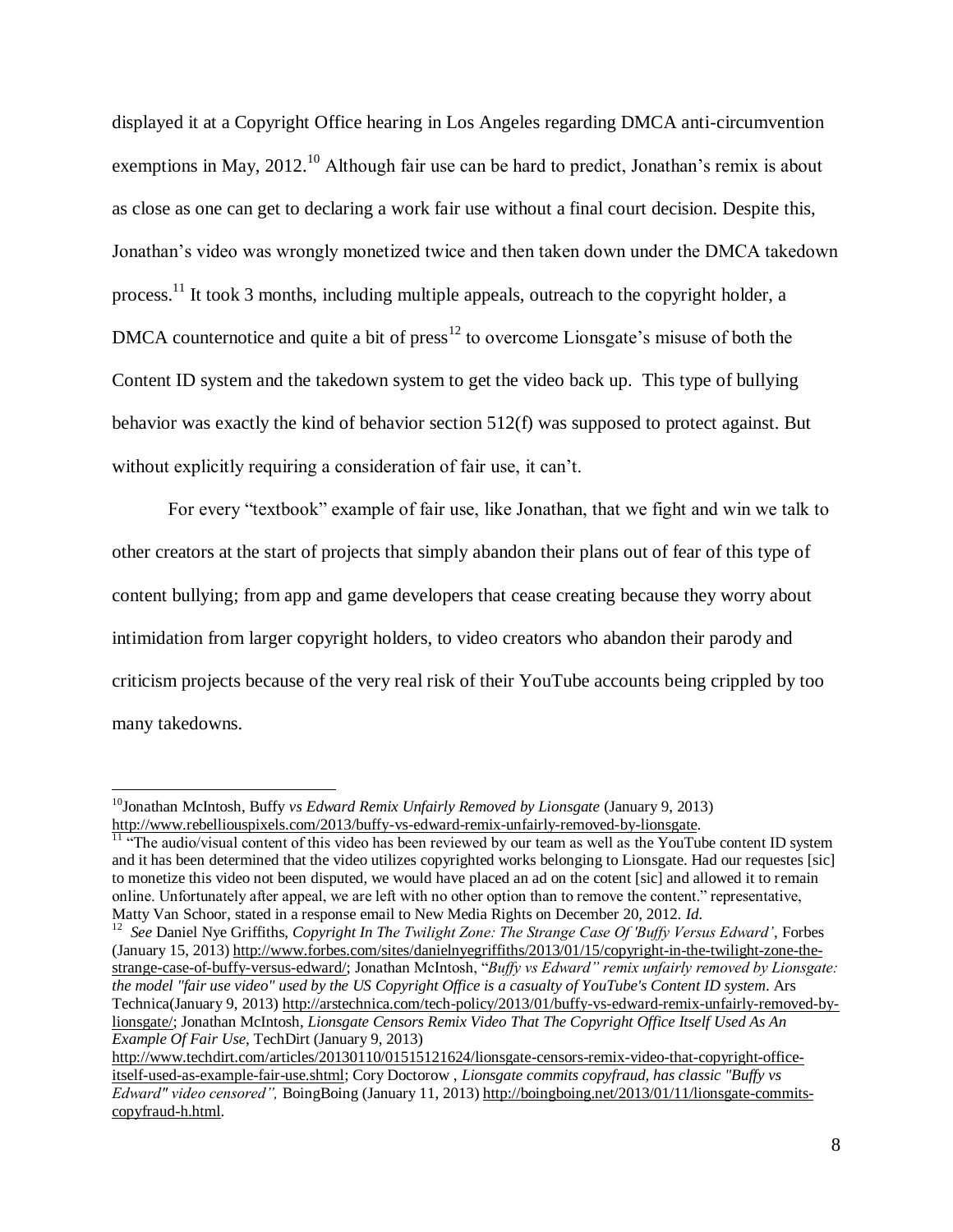Today, there are few consequences, other than bad  ${\rm press}^{13}$  for this type of behavior. At this point in time no court has actually awarded damages in a section 512(f) case. There have been injunctions<sup>14</sup> and one out of court settlement<sup>15</sup>, but never an actual award of damages by a court. These penalties have done nothing to stem the tide of rampant abuse of the DMCA takedown process.

In short, section 512(f) is broken. It does not serve as an incentive for copyright owners to avoid causing collateral damage in their efforts to enforce their rights under copyright law. Rather than trying to reinvent fair use, we think there is a much simpler legislative solution to the section 512(f) problem. New Media Rights would like to propose three legislative solutions to help fix section 512(f) and make it an actual working tool to fight content bullying.

### Solution 1: Clarifying The Role Of Fair Use In Text Of 17 USC §512(C)(3)(V)

The first solution New Media Rights would like to propose would help to address the lack of clarity regarding if and to what extent fair use must be taken into account before filing a takedown notice under the DMCA. We propose making the following change to 17 USC  $§512(c)(3)(v)$ , new text is in brackets.

A statement that the complaining party has a good faith belief that use of the material in the manner complained of is not authorized by the copyright owner, its agent, or the law[, including fair use under 17 USC §107.]

<sup>13</sup> Jonathan McIntosh, Buffy *vs Edward Remix Unfairly Removed by Lionsgate* (January 9, 2013) [http://www.rebelliouspixels.com/2013/buffy-vs-edward-remix-unfairly-removed-by-lionsgate.](http://www.rebelliouspixels.com/2013/buffy-vs-edward-remix-unfairly-removed-by-lionsgate)*See also* Patti Mengers *Chalk up another win for Lansdowne kids; audio restored to 'Read It' video*, Daily Times News (October 19, 2013) http://www.delcotimes.com/general-news/20131010/chalk-up-another-win-for-lansdowne-kids-audiorestored-to-read-it-video .

<sup>14</sup> *Biosafe-One, Inc. v. Hawks* ,524 F.Supp.2d 452(S.D.N.Y. 2007); *Design Furnishings, Inc. v. Zen Path LLC*, 2010 U.S. Dist. LEXIS 112314(E.D. Cal. 2010).

<sup>15</sup> *Diebold Coughs Up Cash in Copyright Case*, Electronic Frontier Foundation(October 15, 2004[\)https://www.eff.org/press/archives/2004/10/15.](https://www.eff.org/press/archives/2004/10/15)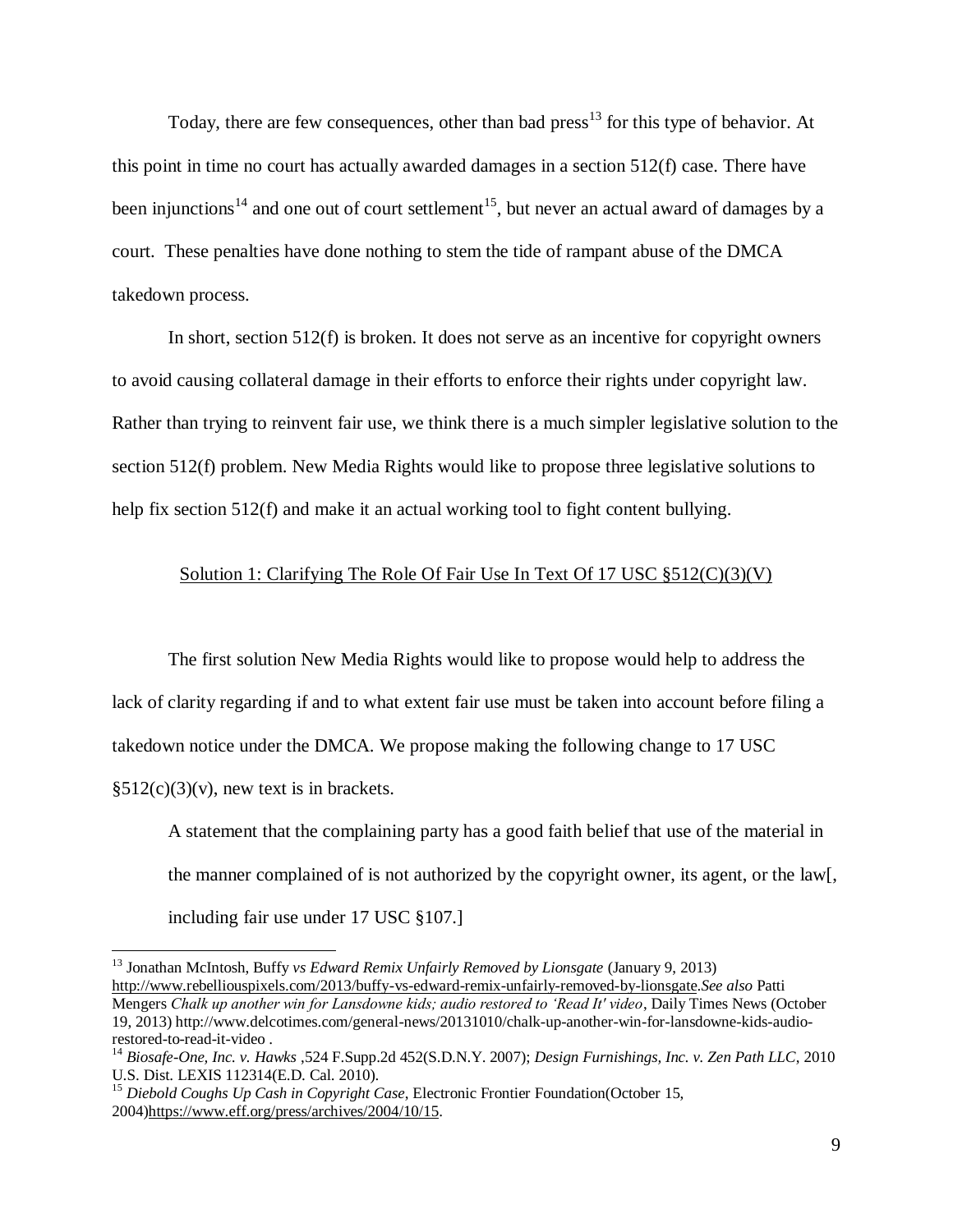The addition of this half sentence to the statement that the copyright holder must make before they file a DMCA takedown notice makes it clear that fair use must be considered before sending a takedown notice. As a result, content owners would have to consider fair use before taking down a work. This change would also make it clear that that section 512(f) sanctions could be awarded where a content owner failed to take into account fair use before taking down a piece of content. This would help prevent many of the content takedowns that are nothing more than content bullying or collateral damage in the efforts to fight piracy. Yet it would still shield copyright owners that had acted in good faith.

Some content owners have complained that because fair use is so complex and difficult to predict, considering fair use before sending a takedown notice is just too time consuming.<sup>16</sup> However, the standard in place only requires a "good faith belief" that a video is not fair use. Really all that standard requires is that whoever is performing the takedown consider whether the reuse is excused by fair use, not perform a more exhaustive analysis one might expect in a law school exam or motion filed before a court.<sup>17</sup> By applying the good faith belief standard in conjunction with a clarified stance on fair use to 17 USC  $\S512(c)(3)(v)$ , this change will better fulfill the original intention of the Congress that the DMCA safe harbors, "… balance the need for rapid response to potential infringement with the end-users [sic] legitimate interests in not having material removed without recourse."<sup>18</sup>

<sup>&</sup>lt;sup>16</sup> Brief of Amicus Curiae, Motion Picture Association of America in support of neither party, Tuteur v. Crosley-Corcoran, CIV.A. 13-10159-RGS, 2013 WL 1450930, 11-13 (D. Mass. Apr. 10,

<sup>2013)</sup>[.https://www.documentcloud.org/documents/699602-mpaa-on-dmca-512f.html#document/p1.](https://www.documentcloud.org/documents/699602-mpaa-on-dmca-512f.html%23document/p1) <sup>17</sup> This point has been debated quite vigorously in the Lenz case however the court has ruled on multiple occasions that fair use must be considered before sending a takedown notice. Our legislative proposal merely codifies that point to hopefully prevent any future litigation on the matter. *See, Lenz v. Universal Music Corp.,* 5:07-CV-03783- JF, 2013 WL 271673 (N.D. Cal. Jan. 24, 2013)(quoting *Lenz v. Universal Music Corp.,* 572 F. Supp. 2d 1150, 1153- 54 (N.D. Cal. 2008))

 $18$  Sen. Rep. No. 105–190 at 21 (1998).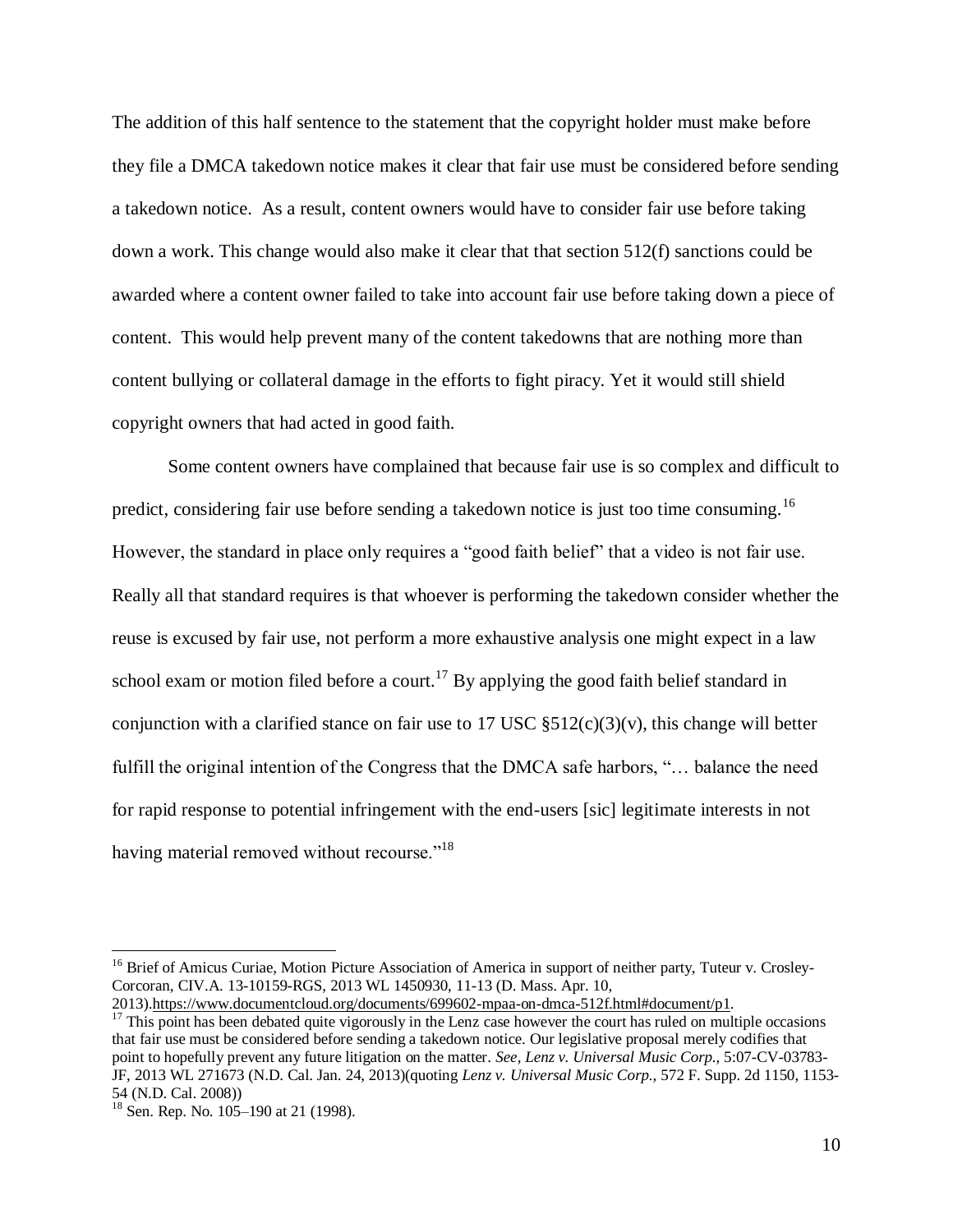#### Solution 1: Imposing A Gross Negligence Standard For Section 512(f)

The second solution New Media Rights would like to propose would help to address the problem that it is almost impossible to win a section 512(f) case because of its impossibly high mens rea standard. New Media Rights would like to propose the introduction of a new, attainable standard.

Currently the "knowingly materially misrepresents" standard is absurdly high. So high that only a few cases since the passage of the DMCA have been able to meet that bar.<sup>19</sup> The existence of only a few cases in fifteen years, in the face of millions of content takedowns every year<sup>20</sup>, exemplifies the failure of section 512(f) to curb abuse of the DMCA notice and takedown system. New Media Rights would like to propose a lower, "gross negligence" standard. This standard will transform section 512(f) into a tool to actually protect remix creators from wrongful takedowns, because, under this new standard more cases will be brought. As more cases are brought there will be fewer wrongful takedowns because content holders will know that there are actual consequences for sending wrongful takedown notices. To ensure the affordability of bringing these actions, in addition to the changes to damages we outline below, we believe the Copyright Small Claims Court recently proposed by the Copyright Office should have jurisdiction over section 512(f) cases.

#### Solution 3: Clarifying Section 512(F) Damages

<sup>19</sup> *See e.g. Biosafe-One, Inc. v. Hawks*, 524 F.Supp.2d 452(S.D.N.Y. 2007*); Design Furnishings, Inc. v. Zen Path LLC*, 2010 U.S. Dist. LEXIS 112314(E.D. Cal. 2010). *Online Policy Grp. v. Diebold, Inc*.*,* 337 F. Supp. 2d 1195 (N.D. Cal. 2004)

 $^{20}$  Including DMCA, url and Content ID like takedowns.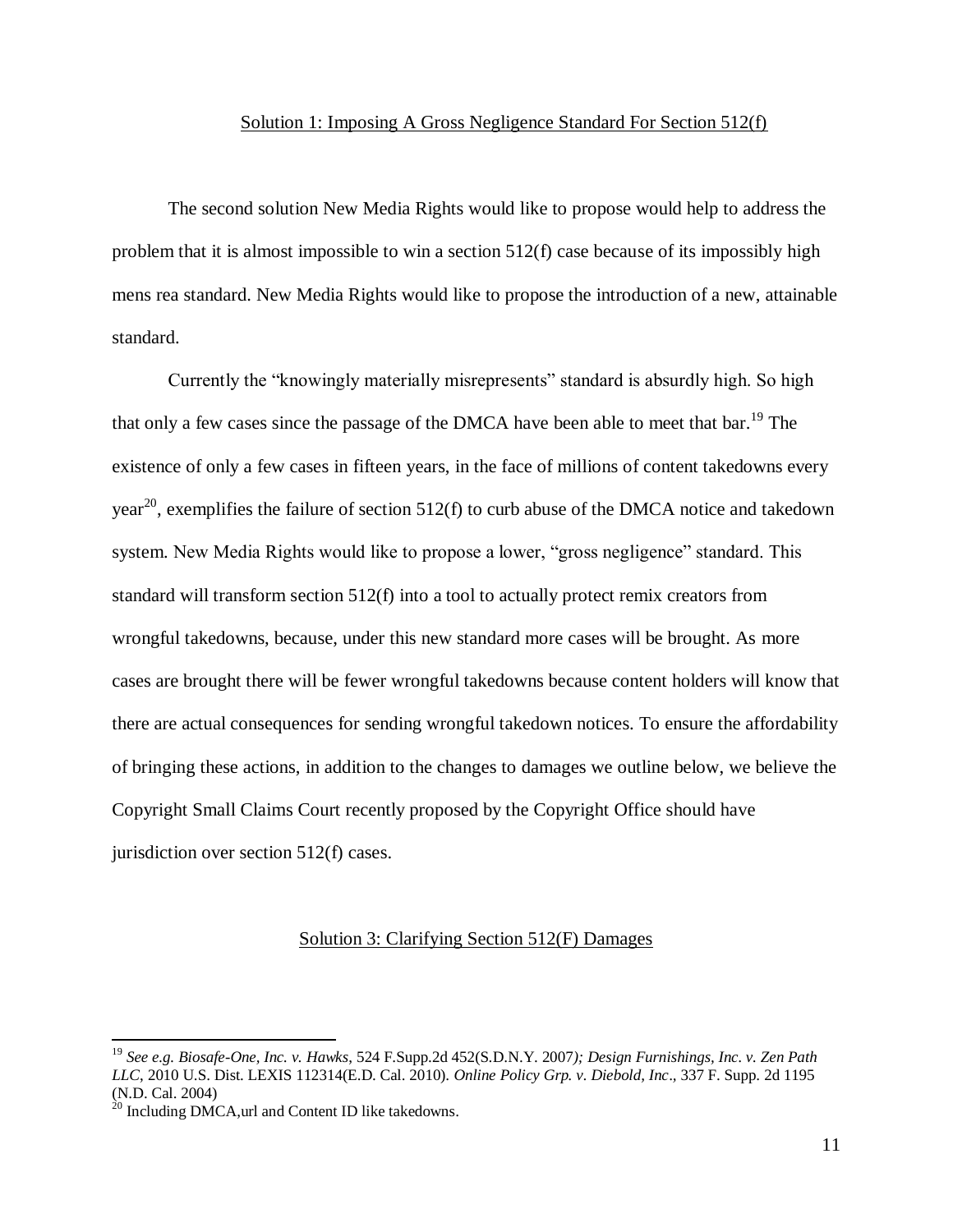As we have already stated, monetary damages have never been awarded by a court for a violation of section 512(f). We would like to propose a damages model that we believe would lead to a modest increase in the amount of section 512(f) cases being brought against egregious content takedowns, and in the long run would reduce content bullying. New Media Rights proposes that section 512(f) be rewritten to clarify what period damages, especially attorney's fees, can be awarded for.

### Original Text

shall be liable for any damages, including costs and attorneys' fees, incurred by the alleged infringer, by any copyright owner or copyright owner's authorized licensee, or by a service provider, who is injured by such misrepresentation, as the result of the service provider relying upon such misrepresentation in removing or disabling access to the material or activity claimed to be infringing, or in replacing the removed material or ceasing to disable access to it.

#### Proposed Text

shall be liable for damages, costs, and attorneys' fees that are incurred by any of the following parties who is injured by such misrepresentation:

- i. the alleged infringer or,
- ii. any copyright owner or copyright owner's authorized licensee or,
- iii. the service provider.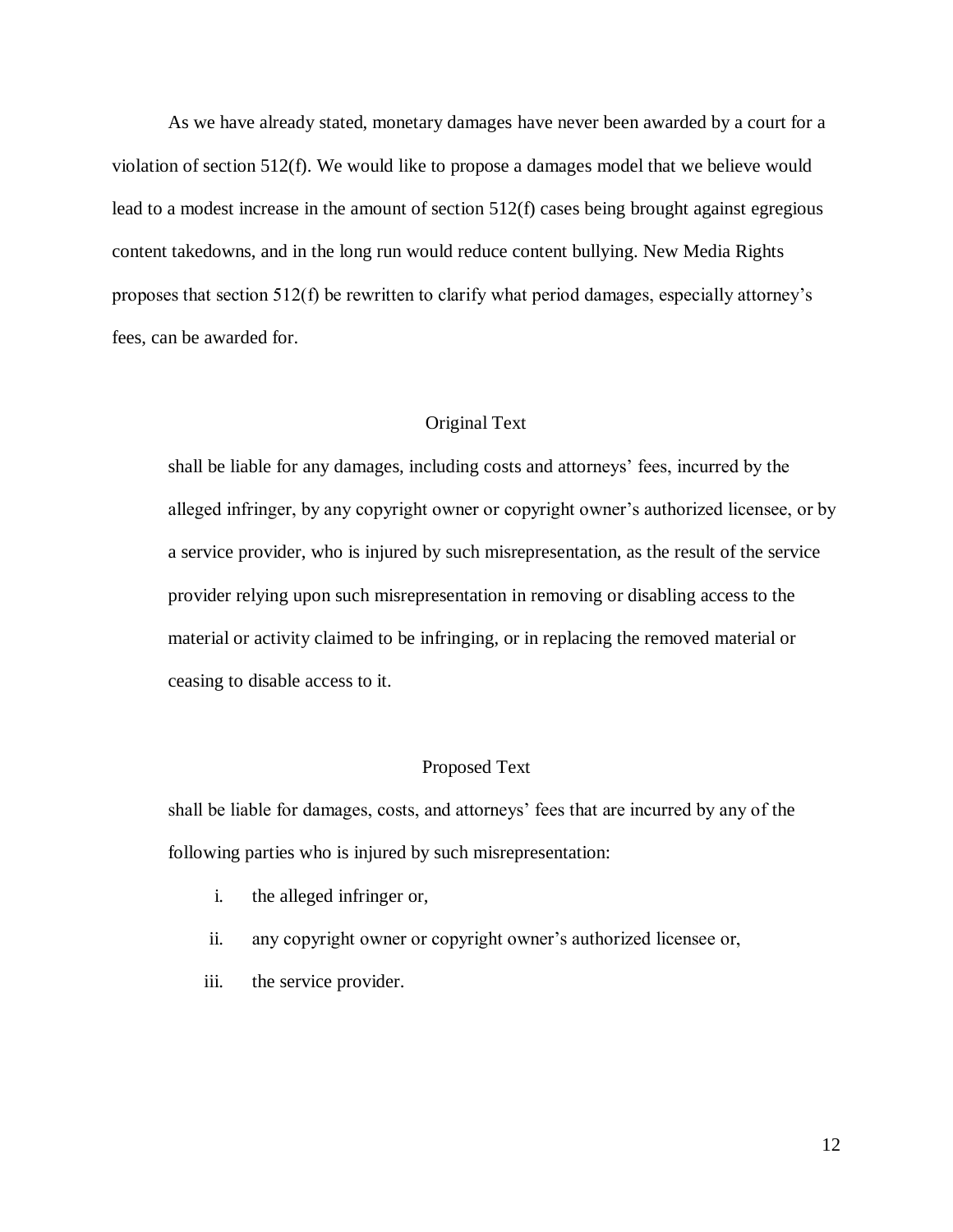Damages, costs, and attorneys' fees shall be inclusive of all activities related to the misrepresentation including but not limited to any damages, costs, and attorneys' fees that arise out of any of the following:

- i. the service provider relying upon such misrepresentation in removing or disabling access to the material or activity claimed to be infringing, or
- ii. replacing the removed material or ceasing to disable access to it, or
- iii. pre-litigation work and any resulting litigation.

Nothing in this provision shall restrict the award of other damages under 17 U.S.C. 505.

This language will better clarify what damages can be awarded. In addition, by separating out who can recover damages and what damages can be recovered into their own sub-list the statute is more readable which will hopefully minimize confusion about section 512(f) damages.

The most important clarification we propose is explicitly allowing for recovery of attorneys fees for both pre-litigation and litigation work. Bringing a copyright lawsuit is expensive<sup>21</sup>, but without allowing for the possibility of the recovery of attorneys fees for prelitigation and litigation work, only the independently wealthy or those lucky enough to find the impossibly rare species of pro-bono public interest copyright attorney with significant financial resources can bring a section 512(f) case. By offering damages for both pre-litigation and litigation work attorneys will be able to afford to take on worthy section 512(f) cases on contingency instead of outright refusing to take even the most worthy section 512(f) case.

 $21$  Am. Intellectual Prop. Law Ass'n, Report of the Economic Survey 2011, 35 (2011) (survey showing that the median cost for litigating a copyright infringement lawsuit with less than \$1 million in damages at issue was \$350,000).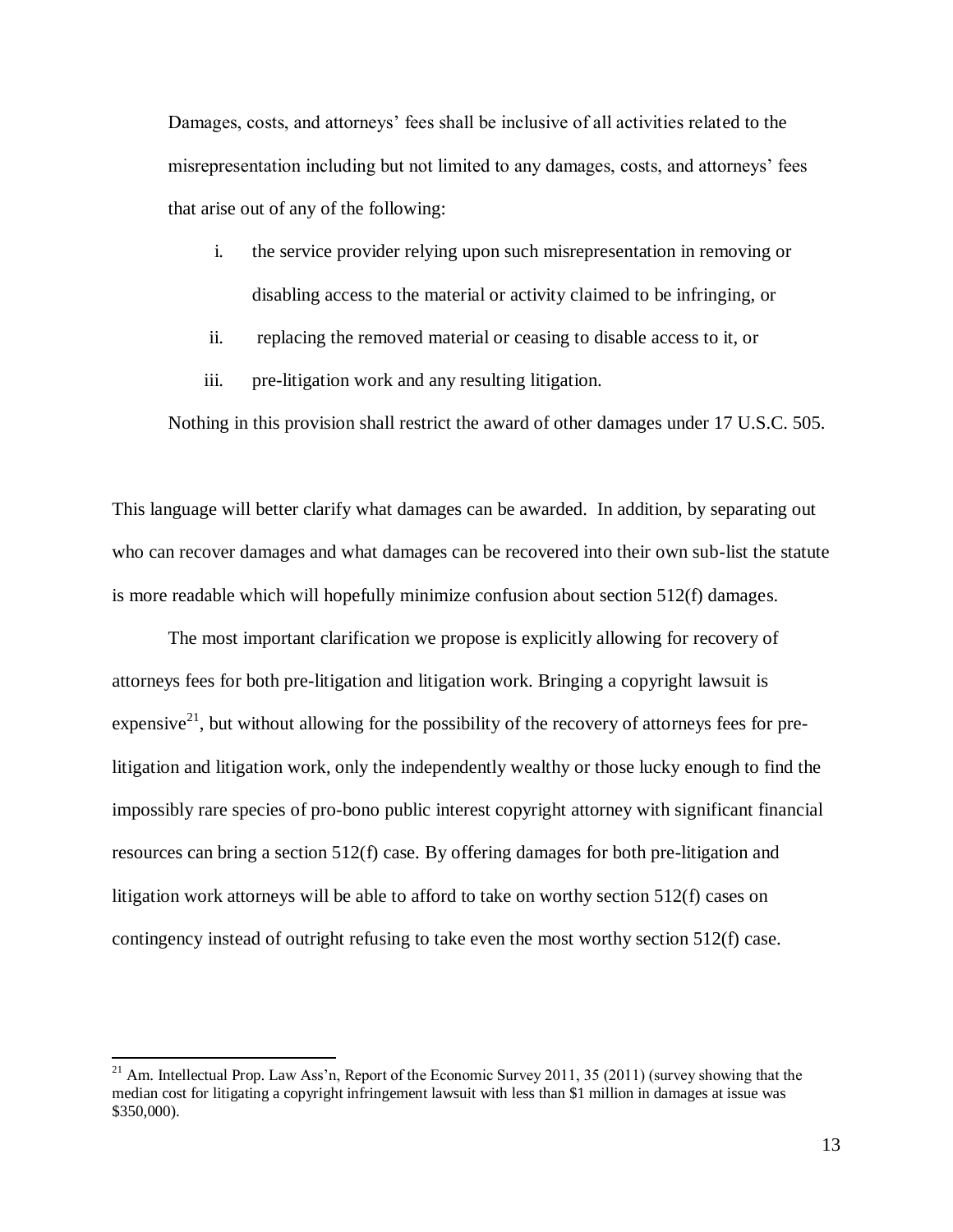As a final point of clarification, because section 512(f) is a part of Title 17, costs and attorneys fees may only be awarded at the courts discretion.<sup>22</sup> Thus, these changes are not imposing a new fee shifting statue within copyright law but rather clarifying when fees and costs already awarded by Title 17 may be awarded in 512(f) cases.

### <span id="page-13-0"></span>**Problem 2: But For Some Limited Exemptions, The Anti-Circumvention Provisions In 17 USC 1201 Are Overbroad, Making Access To Copyrighted Materials For Fair Use Purposes Illegal**

Every three years, a variety of stakeholders provide comments and gather in L.A. and Washington D.C. to consider limited exemptions to the DMCA's "Anti-Circumvention" provisions. Significant expenditures of time and money are required to ensure some individuals can lawfully access copyrighted works for otherwise lawful purposes such as fair use. Remix artists are particularly impacted by this process because they cannot do much of their creative work without the exemptions currently required by 17 U.S.C. §1201.

Right now, section 1201 of the DMCA prevents creators from breaking any form of Technological Protection Measures ("TPM")<sup>23</sup> to access copyrighted content without a specific exemption. This is true even in cases where the creator lawfully obtained the product and is using it for lawful purposes.

This is problematic for remix largely because of the painstaking specificity required to receive an exemption. To better understand this problem let's look at one of the exemptions New Media Rights successfully supported at the last round of comments and hearings. That

 $22$  "In any civil action under this title, the court in its discretion may allow the recovery of full costs by or against any party …. Except as otherwise provided by this title, the court may also award a reasonable attorney's fee to the prevailing party as part of the costs. 17 USC §505. *See also,* "Prevailing plaintiffs and prevailing defendants are to be treated alike, but attorney's fees are to be awarded to prevailing parties only as a matter of the court's discretion." *Fogerty v. Fantasy, Inc*., 510 U.S. 517, 534 (1994).

 $^{23}$  Also known as Digital Rights Management("DRM").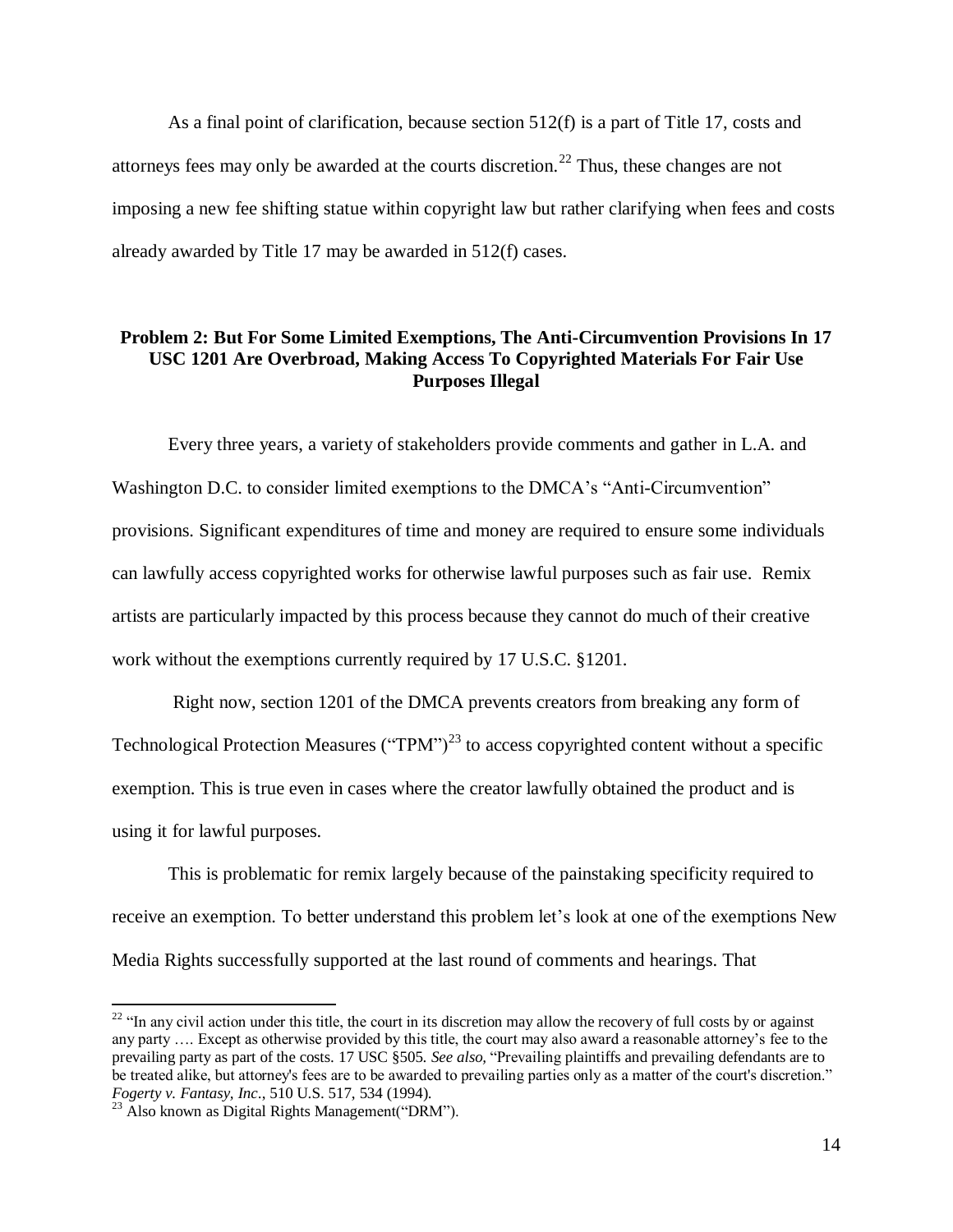exemption, in its final approved form, allows for the reuse of video content from DVD's and online content for fair use purposes by select individuals including: K-12 educators, all college students, multimedia e-book authors, and professionals who have been commissioned to make videos for nonprofit purposes.<sup>24</sup> There are two things that are problematic within this single exemption.

First is the limitation of the media used. By limiting the exemption to specific types of media, the exemption is in a sense restricting creators to using only that specified media for the next three years. Three years is an eternity in technological time so all too often remix creators are barred from using a new technology or forms of media for up to three years because it is impossible to specifically identify technology and media that do not currently exist to craft an exemption around. Indeed, before online content was added in October 2012, remix creators were confined to DVD content under then existing exemptions section 1201.

The second major problem with section 1201 is the specificity that's required for those reusing content for otherwise legal purposes to fit underneath the exemption. When the exemption limits those covered to specific categories, such as "professionals who have been commissioned to make videos for nonprofit purposes," it is leaves out critical categories of otherwise legal reuses of content. If a reuse of content is protected by fair use, the access to the work should not be illegal under section 1201.

These two problems create quite a bit of uncertainty in the remix space and all too often projects that reuse content for otherwise legal purposes are abandoned for fear of violating section 1201. Even worse, entire business models can be wiped out because of the failure to renew an exemption. If the law were clarified to allow access to copyrighted works if the use of

 $^{24}$  37 CFR §201.40(b)(5)(2012)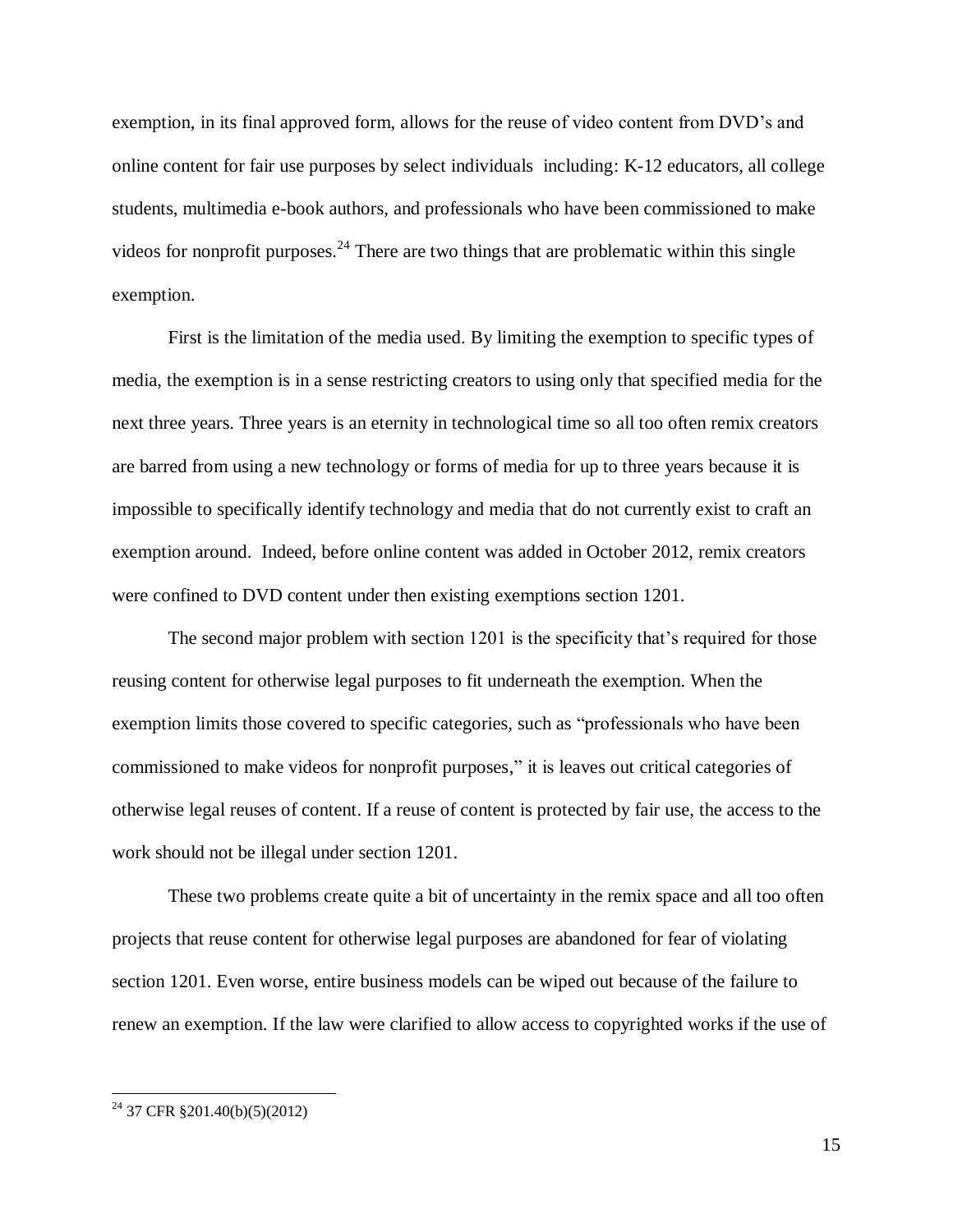the work is otherwise legal, those reusing content for legal purposes would be able to spend less time with lawyers and more time innovating and creating.

#### Solution: Clarifying The Role Of Fair Use In Text Of 17 USC 1201(C)(1)

New Media Rights would like to propose an incredibly simple legislative solution that would negate much of the uncertainty we have described and categorically allow for circumvention of TPM in cases of where the circumvention is used for fair use. New Media Rights would like to submit the following new language for 17 USC  $\S 1201(c)(1)$  (new text appears in brackets).

Nothing in this section shall affect rights, remedies, limitations, or defenses to copyright infringement, including fair use, under this title. [Specifically, nothing in this section shall prohibit access to copyrighted works for otherwise lawful purposes, including fair use. If a person did circumvent a TPM as defined in this act and that person acted with a good faith belief that his or her acts constituted fair use as defined by 17 U.S.C. §107, the court shall not award damages or provide for any other penalties under 17 U.S.C. §1201.]

By explicitly exempting fair use purposes from section 1201, remix creators and anyone simply accessing copyrighted content for fair use purposes will no longer have to fear facing potential civil and criminal penalties under section 1201. This provision would also make the expensive and time consuming exemption process more efficient, conserving valuable government and private resources because fewer exemptions would be required.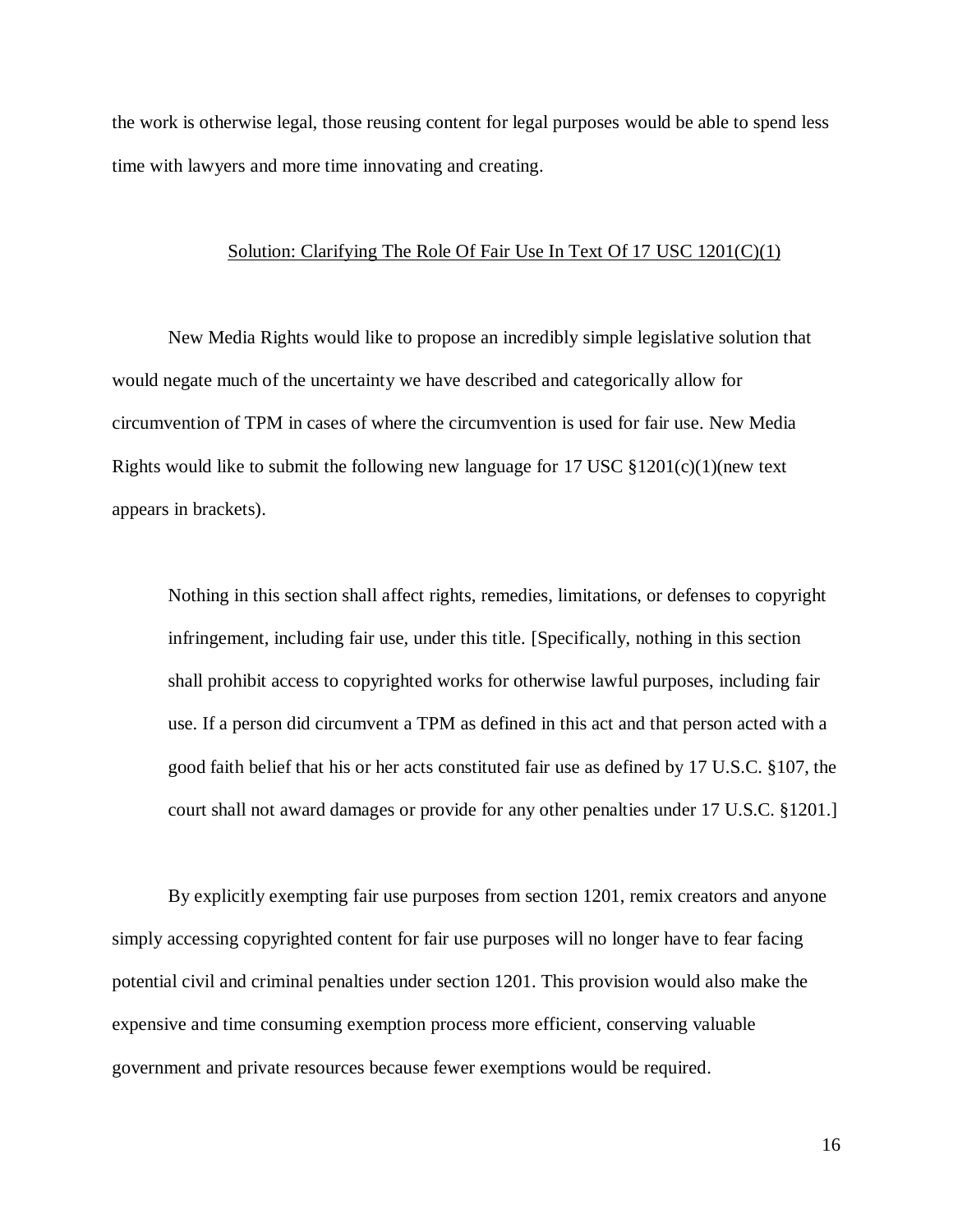Since fair use can be very unpredictable and reasonable copyright attorneys can easily disagree about whether a remixed work is fair use, we have proposed rewriting the statute in such a way that those creators who had a good faith belief that their acts constituted a fair use are still protected even if a court later finds that their work is not fair use. If a court reaches that point, there are already a wide variety of civil copyright damages and remedies available. Adding on the additional civil and criminal penalties of section 1201 for individuals acting in good faith is simply unnecessary.

# <span id="page-16-0"></span>**Problem 3: Lack Of Digitization Of Copyright Records Makes Reusing Works From Created From 1923-1964 That Are In The Public Domain Too Difficult And Expensive**

The public domain is supposed to be a commons that society can draw on to create new and innovative works.<sup>25</sup> However, the reality is that it is incredibly difficult and expensive for the average person to determine which works are in the public domain. The only simple hard line we have is that currently works published before 1923 are, in the vast majority of cases, in public domain.<sup>26</sup> However, works between 1923 and 1964 fall into a grey area; they may or may not be in the public domain depending on if their copyright was renewed 28 years from the date of the original copyright.

Figuring out if a work is renewed can be a tricky business. The only official records of renewal are held by the Copyright Office in Washington D.C. $^{27}$  However, records before January 1, 1978 are not available online. The only way to gain access to these accurate and official records of copyright renewals is to either:

<sup>25</sup> *See* Jessica Litman, *The Public Domain*, 39 Emory L.J. 965, 966 (1990)

<sup>26</sup>Rich Stim, *Welcome to the Public Domain*, Stanford University Libraries, [http://fairuse.stanford.edu/overview/public-domain/welcome/.](http://fairuse.stanford.edu/overview/public-domain/welcome/)

<sup>&</sup>lt;sup>27</sup> Search copyright information, Copyright Office of the United States, , http://www.copyright.gov/records/.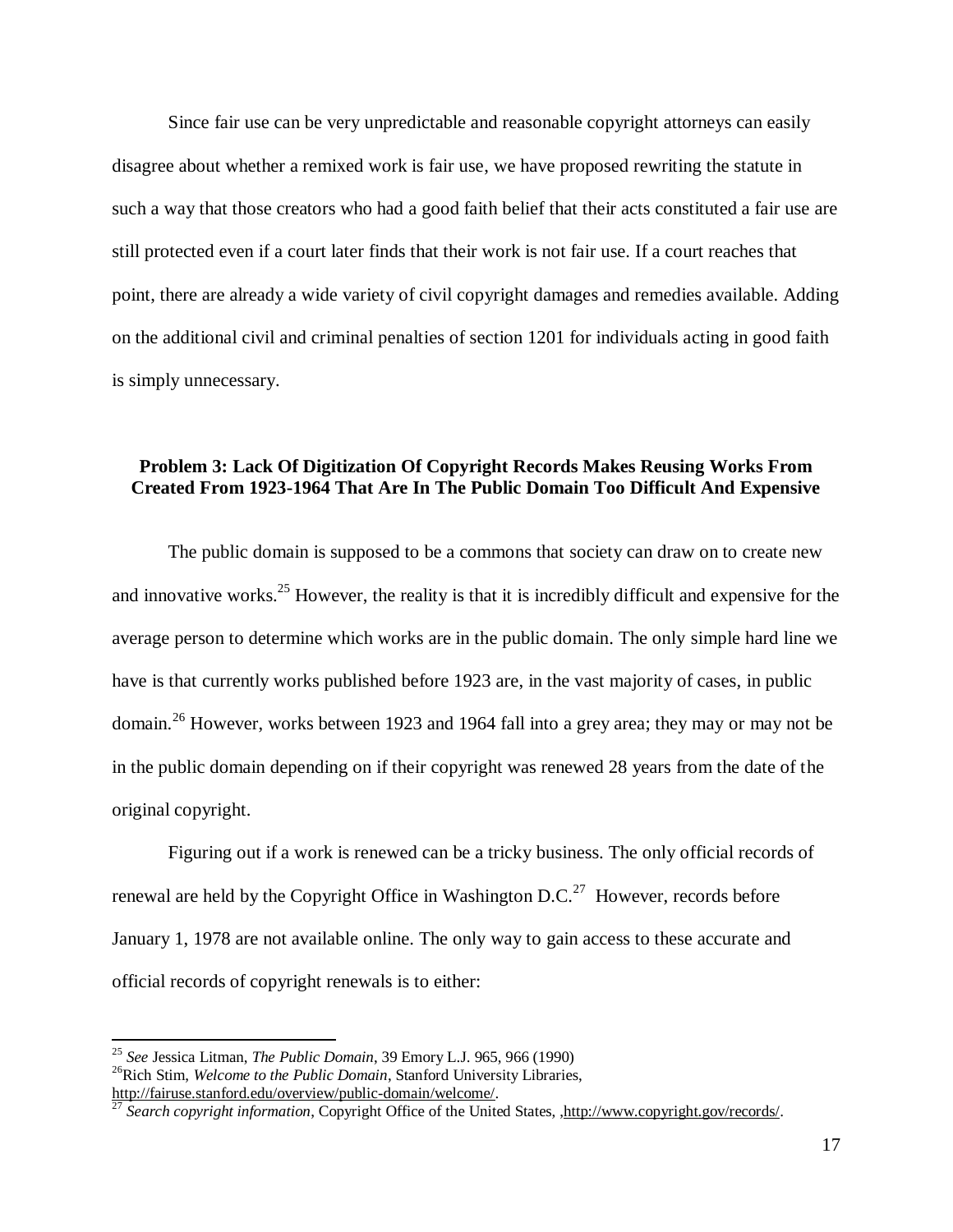- I. Go to the Copyright office in person, in Washington D.C. , and research their records using paper card catalogs  $^{28}$ OR;
- II. Pay the copyright office \$165 an hour to search the copyright records for the original copyright and the renewal notice.

While these resources may be available to large content holders, \$165 an hour is simply too expensive for the average remix creator. This expense is a huge problem. Creativity cannot exist in a vacuum. When creators can't easily determine what works they can safely use and draw inspiration from, creativity is stifled and the critical first amendment right to free speech is chilled.

Certain types of works such as international works or sound recordings can even further complicate matters. Determining whether these types of work are in the public domain can be especially tricky, even for experienced copyright attorneys. For non attorneys it's often impossible.

Recently we had several individuals come to us because their videos were taken down from YouTube. Each video was taken down because it contained the same song from the 1940s. We had no way of figuring out if the song was in the public domain because we did not know if the underlying musical composition or the sound recording was being claimed. Even if we had known that, there would be no easy way for us to verify the works copyright status because the copyright office records for that time period are not online. Even worse, if it was the sound recording it would likely fall under state law and right now there is no easy way to determine which state's law may apply to some of these older sound recordings. At the end of the day *if* we

<sup>28</sup> U.S. Copyright Office, Circular 23, *The Copyright Card Catalog and the Online Files of the Copyright Office*, [http://www.copyright.gov/circs/circ23.pdf.](http://www.copyright.gov/circs/circ23.pdf)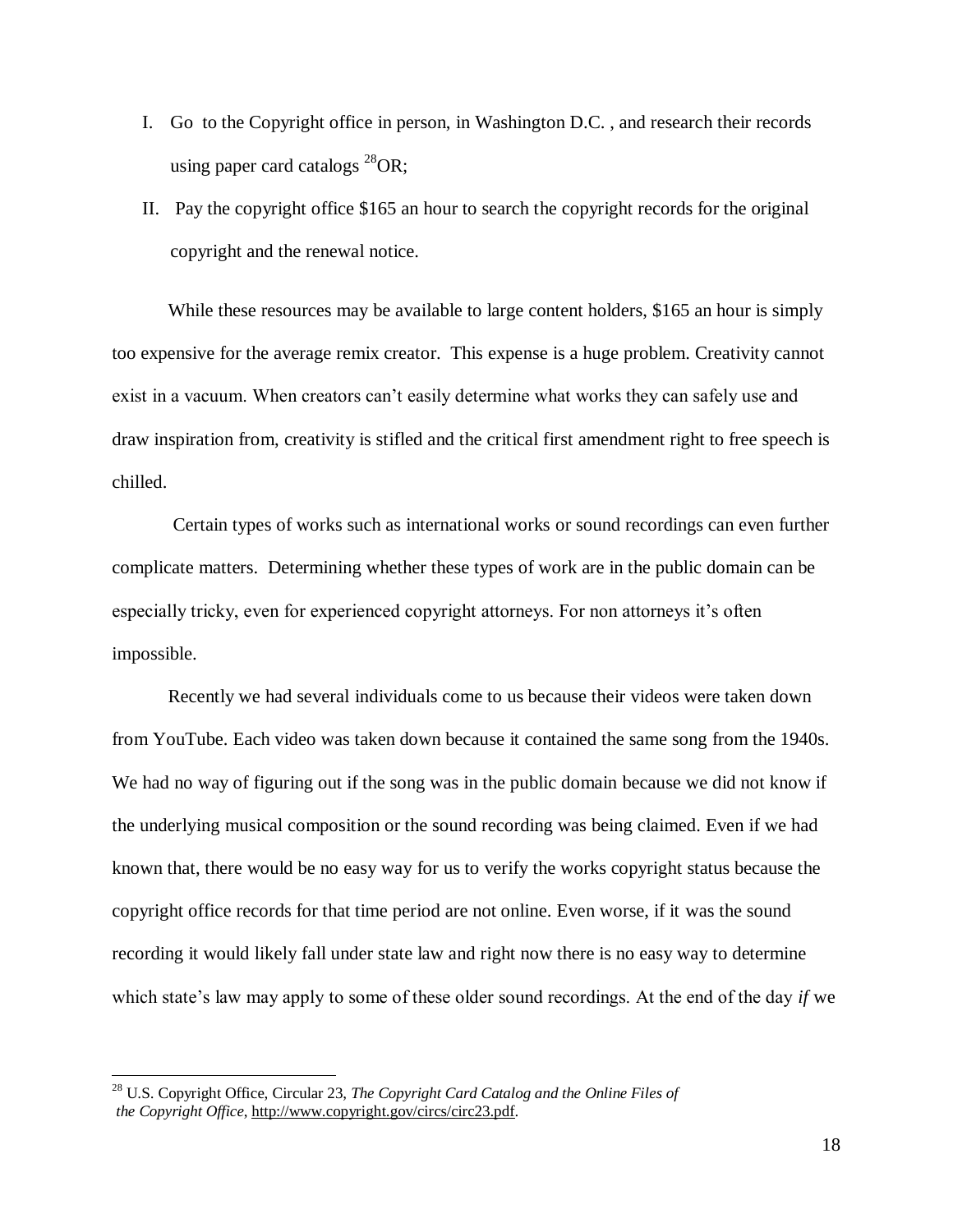can get an attorney from one of those major content owners on the phone we have to take them at their word as to the works copyright status.

In 2013, it's frustrating that we have to rely on paper card catalogs and content companies attorneys to help determine if a work is in the public domain. But more to the point, a work really isn't in public domain if it costs \$165 an hour to know that.

#### Solution: The Digitization Of Copyright Office Records

New Media Rights recognizes the complexity of the problem but we believe there are a few things that could help. First, is the completion of the Copyright Office digitization of records as soon as possible. Once those records online it will be a huge first step in making the public domain more accessible. Second, we would strongly encourage the Copyright Office to release these records in a useable format so NGO's, startups and other technologists can work with that data to provide even better search engines that will help make it easier for the general public to determine if a work is in the public domain. $^{29}$ 

Once these steps have been completed and the public domain is once again affordable we believe that more public domain works will be used as they we're intended to be used, as a jumping off point for a new generation of creators. Of course some of the complexities of international copyrights and sound recordings will still exist, but the ability to find the relevant records will be a gigantic step forward in making these parts of the public domain accessible.

<span id="page-18-0"></span> $^{29}$  Some recent examples of innovative search engines created to help make legal data more accessible include: Lex Machina(patent case law analytics) and ravel law(visual search engine aimed at making searching case law more intuitive).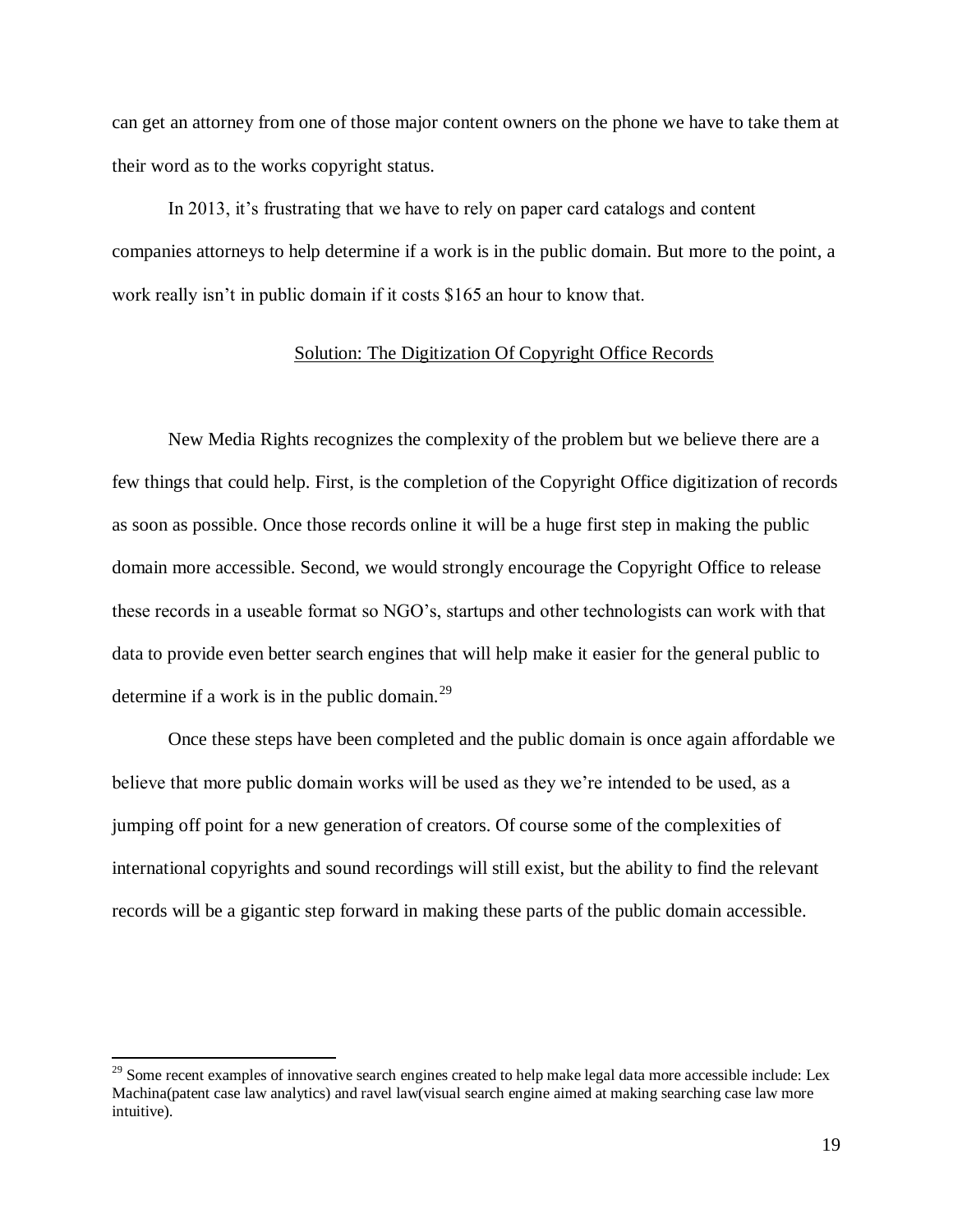### **Problem 4: The Extraordinary Duration Of Copyright Needs To Be Empirically Justified Or Reduced**

Two pillars of Copyright law are 1) the scope of creative works it covers and 2) how long it covers those works. The scope of works covered by copyright law has expanded from "books, maps, and charts" in the Copyright Act of  $1790^{30}$ , to everything from audiovisual, photographic, and sound recordings today. The length of time works are covered has increased from 14 years to life plus seventy years for works created by individuals, or 95 years for works for hire.

The expansion of the scope of works covered by copyright law can be explained by the fact that advances in technology lead to new ways to create and share creative expression, and the law naturally adapted to accommodate expression in new media.

The length of time copyright protects a work has also expanded remarkably, yet it lacks an empirical justification. Any effort to modernize copyright law must include a thorough review of the effect of length of the copyright term on stimulation of "progress in the arts for the intellectual enrichment of the public."<sup>31</sup>

While we have addressed some current challenges for Copyright law and remix culture, our firsthand experience indicates that shortening the copyright term would alleviate a number of fundamental problems with copyright law. We acknowledge that the length of copyright is a hotly debated issue. To decide whether the current terms are justified, and to find an optimum term length, we must consider whether current terms actually a) lead to greater availability of works still under copyright leading to greater intellectual enrichment of the public, and b) incentivize more artistic creativity than shorter terms.

<sup>&</sup>lt;sup>30</sup> Copyright Act of 1790, Section 1.

 $31$ Pierre N. Leval, Toward a Fair Use Standard, 103 Harv. L. Rev. 1105, 1107 (1990)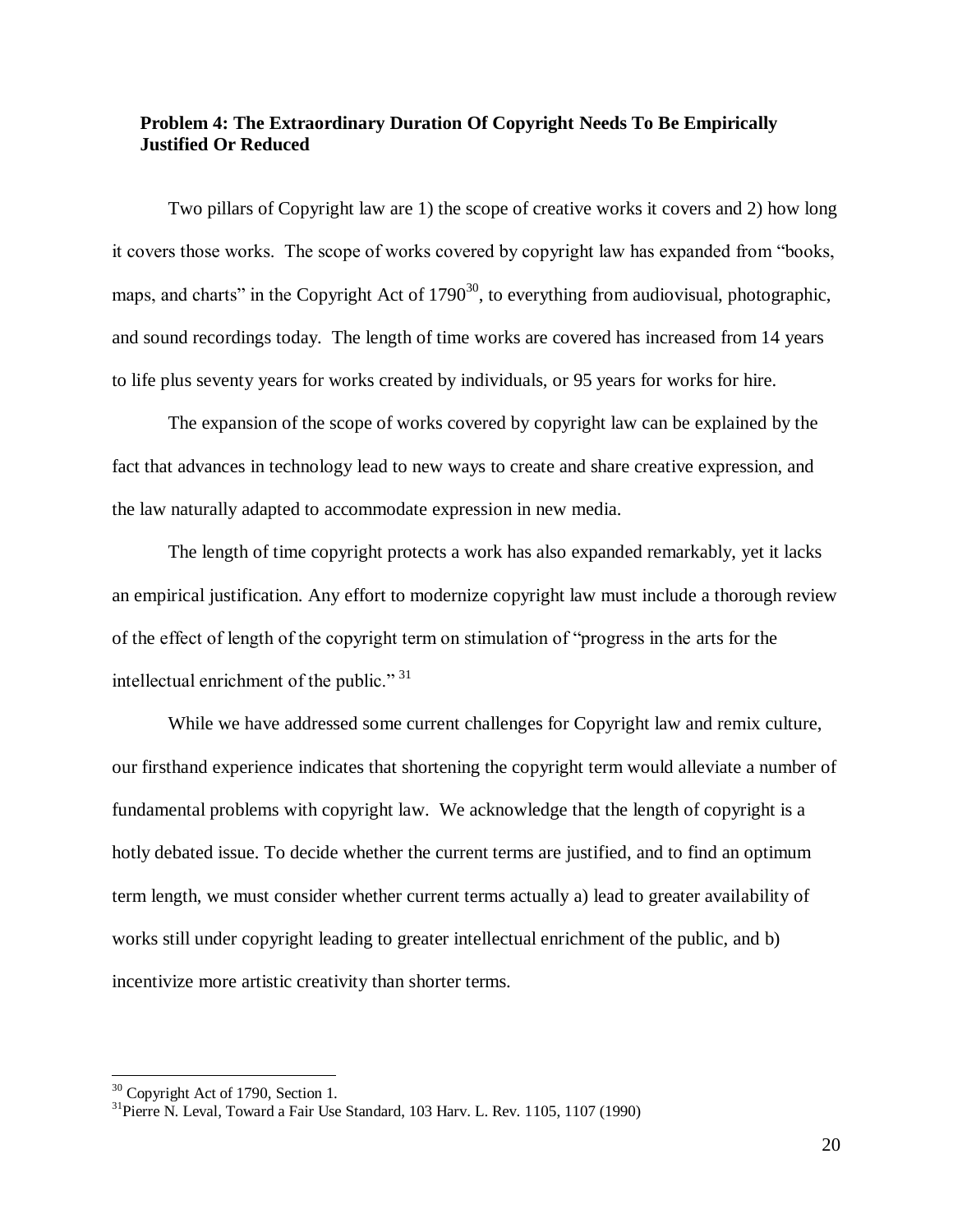There is significant evidence to suggest the extraordinary length of copyright protection is harming the availability of copyrighted works and in turn the exchange of information and ideas. However, there is no empirical evidence that the current life plus seventy years term is providing a greater incentive for artistic creation and progress in the arts than a shorter term would provide.

### Longer Terms Do Not Lead To The Greater Availability Of Works Still Under Copyright, Harming Intellectual Enrichment Of The Public

Longer copyright terms have led to older works slowly sliding into obscurity rather than

being exploited in ways that actually benefits the original copyright holder or society as a whole.

One of the more common justifications for the increasing length of copyright is that it would

encourage owners to ensure that works were available.<sup>32</sup> The reasoning of those who ascribe to

this belief is that if works enter the public domain, they will become obscure because there will

be no economic incentive for the copyright holder to continue to publish the work.<sup>33</sup>

 $\overline{a}$ 

Unfortunately this reasoning is the exact opposite of the reality in the digital age. A recent study

<sup>32</sup> *See e.g., Eldred v. Ashcroft*, 537 U.S. 186, 207 (2003) (holding that Congress "rationally credited projections that longer terms would encourage copyright holders to invest in the restoration and public distribution of their works"), H.R. REP. NO. 105-452, at 4 (1998) ("[T]he 1998 extension would 'provide copyright owners generally with the incentive to restore older works and further disseminate them to the public."

<sup>&</sup>lt;sup>33</sup> "[T]here is ample evidence that shows that once a work falls into the public domain it is neither cheaper nor more widely available than most works protected by copyright. One reason quality copies of public domain works are not widely available may be because publishers will not publish a work that is in the public domain for fear that they will not be able to recoup their investment or earn enough profit" Copyright Term, Film Labeling, and Film Preservation Legislation: Hearing on H.R. 989, H.R. 1248, and H.R. 1734 Before the Subcomm. on Courts and Intellectual Property of the H. Comm. on the Judiciary, 104th Cong. 217-18 (1995) (statement of Bruce Lehman, Assistant Secretary of Commerce and Commissioner of Patents and Trademarks). *See also,* William M. Landes & Richard A. Posner, *Indefinitely Renewable Copyright*, 70 U. CHI. L. REV. 471, 475 (2003) ("an absence of copyright protection for intangible works may lead to inefficiencies because of impaired incentives to invest in maintaining and exploiting these works."); Timothy B. Lee, *15 years ago, Congress kept Mickey Mouse out of the public domain. Will they do it again?* The Washington Post(October 25, 2013)

[http://www.washingtonpost.com/blogs/the-switch/wp/2013/10/25/15-years-ago-congress-kept-mickey-mouse-out](http://www.washingtonpost.com/blogs/the-switch/wp/2013/10/25/15-years-ago-congress-kept-mickey-mouse-out-of-the-public-domain-will-they-do-it-again/)[of-the-public-domain-will-they-do-it-again/\(](http://www.washingtonpost.com/blogs/the-switch/wp/2013/10/25/15-years-ago-congress-kept-mickey-mouse-out-of-the-public-domain-will-they-do-it-again/)"There's no evidence suggesting that a longer term is going to produce any more art, literature," Sprigman says. "The only reason to extend the term is to give private benefits to companies like Disney or Time Warner that have valuable properties like Mickey Mouse or famous films.")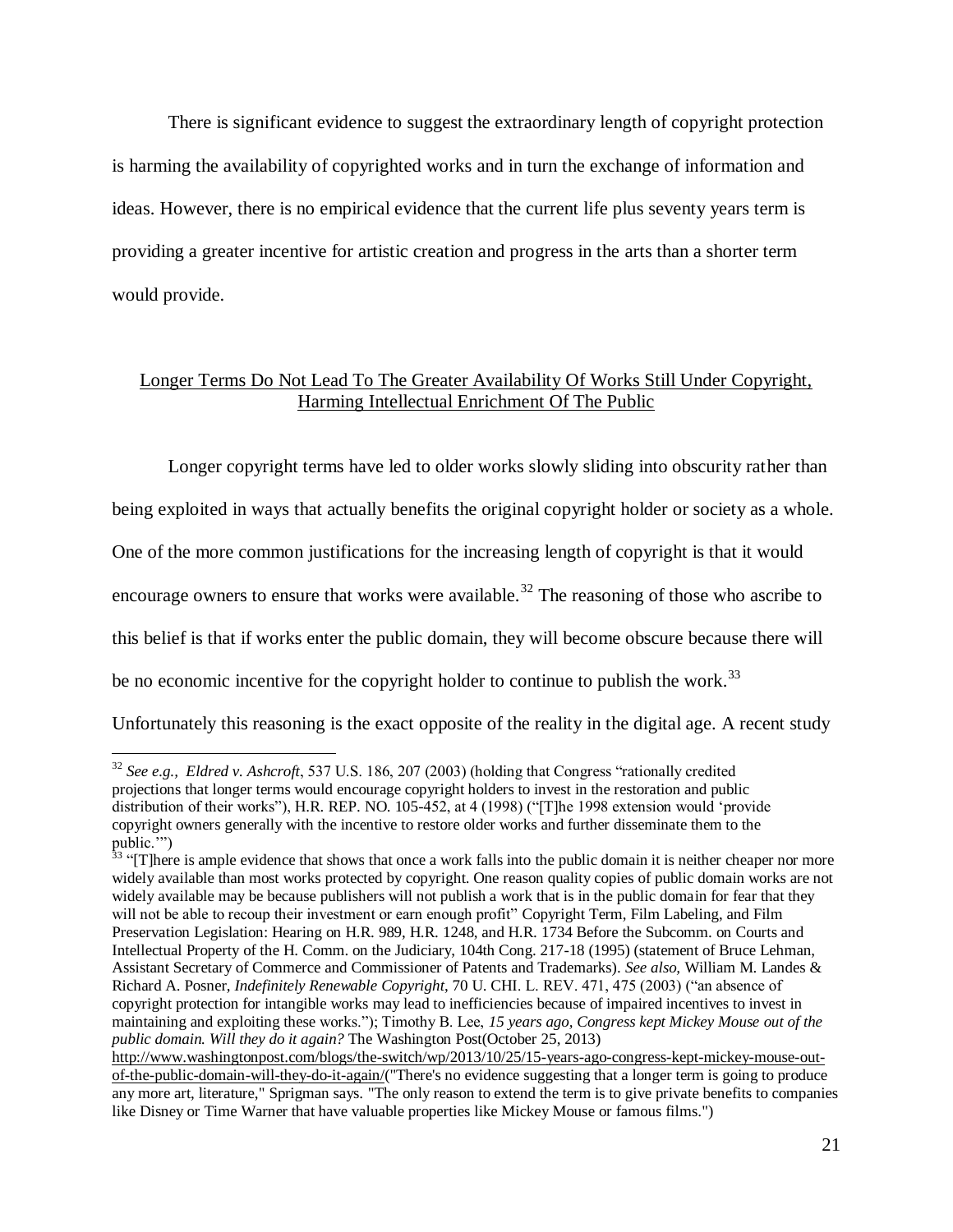indicated that it was far easier to find a book on Amazon.com from the 1890's as opposed to the 1990's.<sup>34</sup> Why is this case? The study suggests that there is abundant availability of public domain books because these books do not have to be licensed, and publishers and individuals are far more likely to publish them and make them available.<sup>35</sup> In addition, because eBook publishing is extremely low cost, publishers and individuals are especially likely to publish high quality public domain books.<sup>36</sup> And it's not just publishers trying to make a few bucks that are eager to make public domain works available; organizations like Project Gutenberg and the Internet Archive strive to make works in the public domain accessible.

New Media Rights has also worked directly with many individuals, educational organizations, and small businesses that enhance, restore, and illustrate public domain books, as well as those who find ways to organize and build upon public domain works including video, photographic, and artistic content. This is productive economic activity that also preserves important intellectual and cultural works for future generations.

Indeed, the progress Article 1, Section 8 of the Constitution seeks to yield must necessarily include use by and enrichment of the public. Without its dissemination to the public, the public benefit of incentivizing creative works disappears. Therefore any discussion of how the length of copyright term incentivizes creation of new works must include the question of how the copyright term affects use by and enrichment of the public.

<sup>34</sup> Heald, Paul J., *How Copyright Makes Books and Music Disappear (and How Secondary Liability Rules Help Resurrect Old Songs)* (July 5, 2013). Illinois Program in Law, Behavior and Social Science Paper No. LBSS14-07; Illinois Public Law Research Paper No. 13-54. [http://dx.doi.org/10.2139/ssrn.2290181.](http://dx.doi.org/10.2139/ssrn.2290181) This is not the first study to come to this same conclusion (*See* Paul J. Heald, *Property Rights and the Efficient Exploitation of Copyrighted Works: An Empirical Analysis of Copyrighted and Public Domain Fiction Bestsellers*, 92 MINN. L. REV. 1031 (2008) (Study found that works in the public domain were significantly more likely to be in print than works still under copyright. Moreover books in the public domain were often published by multiple publishers). <sup>35</sup> Heald, Paul J., How Copyright Makes Books and Music Disappear (and How Secondary Liability Rules Help Resurrect Old Songs) (July 5, 2013). Illinois Program in Law, Behavior and Social Science Paper No. LBSS14-07; Illinois Public Law Research Paper No. 13-54 at 15[,http://dx.doi.org/10.2139/ssrn.2290181.](http://dx.doi.org/10.2139/ssrn.2290181) <sup>36</sup> *Id.*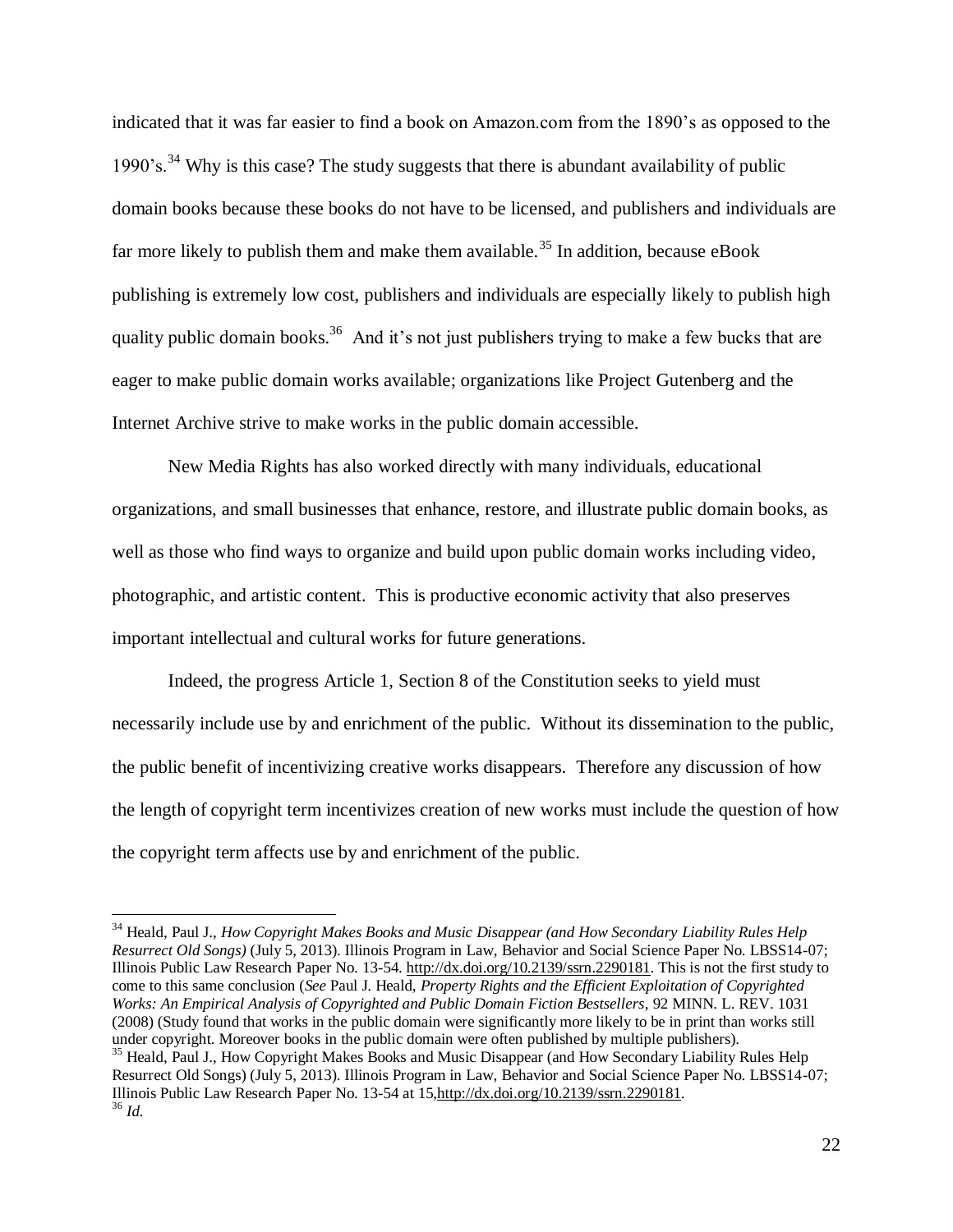# It Is Unclear If Longer Copyright Terms Lead To Any Additional Incentive To Artistic **Creativity**

To justify longer copyright terms, proponents need to show an overall incentive effect on artistic creativity when works are covered by copyright law for a longer period of time. At the moment, any such statement is simply that, an opinion not backed up by empirical data. There is very little, if any compelling and sound empirical data on how current, extremely long copyright terms have affected the production of new copyrighted works.

### Solution: Independent, Empirical Studies Are Needed To Determine If The Copyright Term Is Economically Justified, And Should Be Shortened

Up until this point too much of the copyright term debate has been focused on profit and ideology. It has failed to take into account, at an empirical level, the greater complexities of the proper length of copyright term. Rather than continued philosophical debate, the time has come for a debate founded on unbiased data. Without unbiased empirical data on this matter, it is hard to justify the current length of copyright. There are some very straightforward economic questions that should be addressed, including:

- Does the term of copyright protection for life plus seventy years incentivize any more creativity than a life plus fifty year term, or a 20 year term?
- Why is a 20 year term appropriate for incentivizing leaps of invention (i.e., patents), but not appropriate for incentivizing creativity?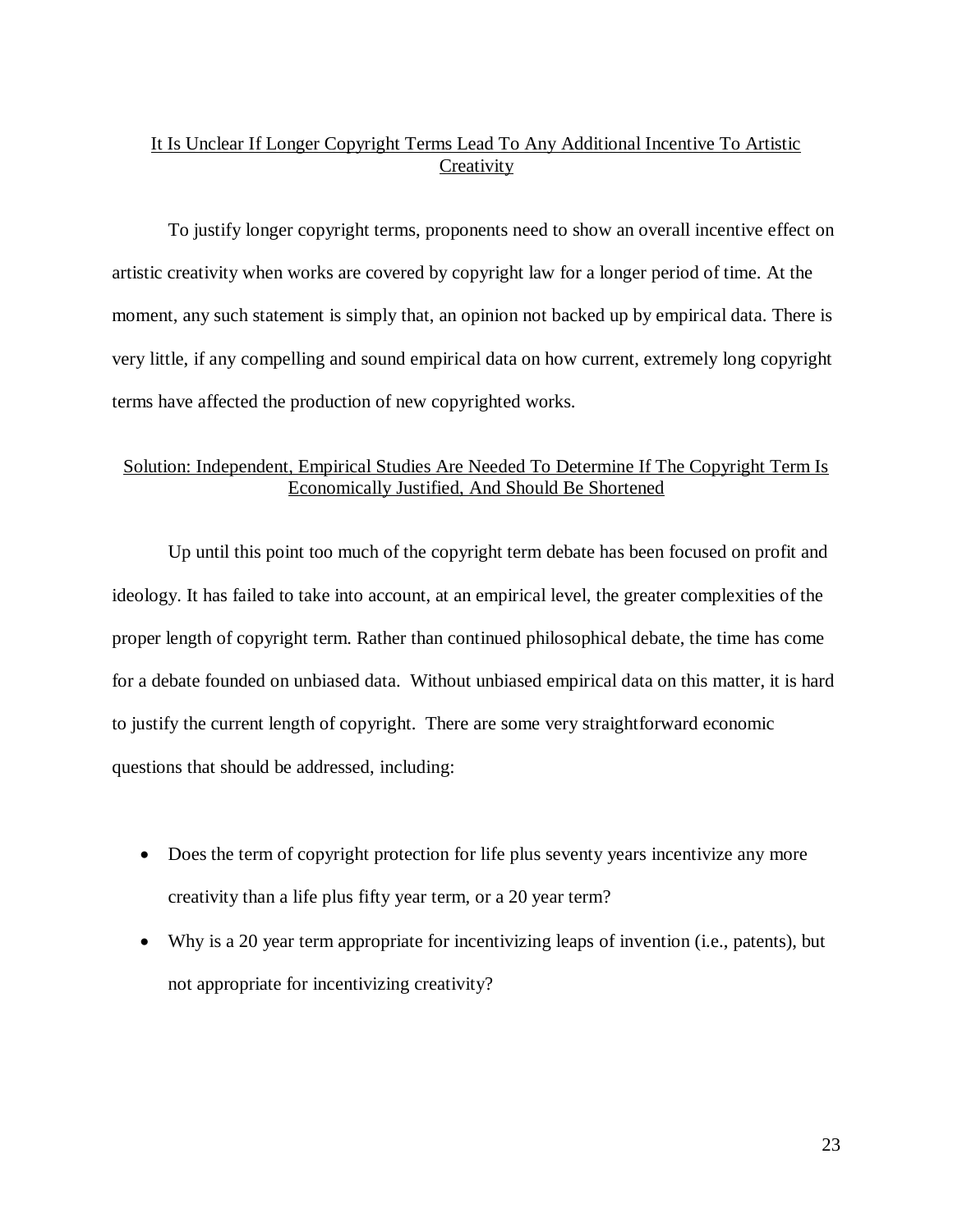- Does a longer copyright term merely provide marginal additional profit potential decades in the future without effecting incentives for creativity today, or does it actually incentivize additional artistic creativity?
- How do longer copyright terms affect the availability of works still under copyright over time? How does this affect future generations of creators, the overall progress of the arts, and the intellectual and cultural enrichment of the public?

Data that answers these questions is badly needed to have an informed debate about the current length of our copyright terms. Even once such data is gathered, any discussion of how the length of copyright term incentivizes creation of new works must still include the question of how the copyright term affects use of works by, and enrichment of the public.

### <span id="page-23-0"></span>**Problem 5: Any Small Claims Copyright Court must contain important safeguards for small-scale parties**

In the current copyright litigation system there is a significant power imbalance between wealthy, large-scale copyright holders and small-scale defendants. This has created a climate in which large-scale plaintiffs frequently exploit small-scale defendants' lack of sophistication and resources to extract inappropriate settlements from them. The disparity between the amounts of funds available to these two parties has resulted in the "settling culture" that exists today. Small infringement claims, at best, are straightforward affairs involving cooperative parties. At their worst, small copyright claims are exploitative of individuals without the resources or sophistication to properly defend themselves. When a small-scale defendant runs afoul of a large-scale copyright holder, often the only rational economic choice is to settle out of court. Because large-scale copyright holders often have a significant amount of funds to put towards litigating a claim, they are often able to intimidate defendants with fewer resources to settle out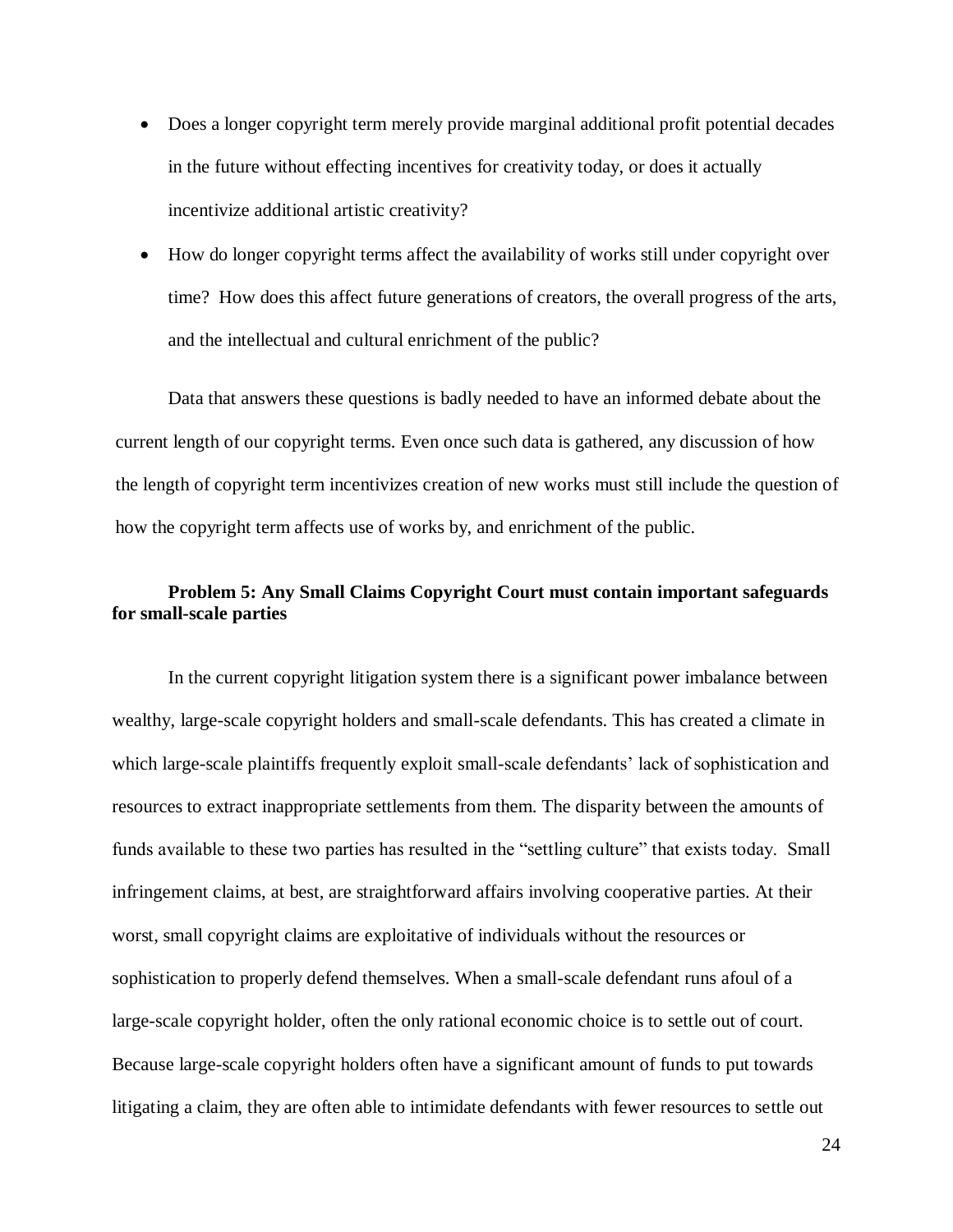of court, even when a valid defense may exist. These issues are discussed extensively in New Media Rights' January 17th, 2012 Comment on Small Claims response to the Copyright Office's Notice of Inquiry.<sup>37</sup>

Small-scale defendants face financial obstacles in addition to the misuse and abuse of copyright laws by large copyright holders. Glaring examples of this abuse are seen in sweeping takedown notices issued by large copyright holders.<sup>38</sup> These sweeps often fail to distinguish between fair use of a work and infringing activity. Before these takedown notices are issued, there is little if any review of the work, which often times leads to improper takedown notices. These broad sweeps adversely affect all users, but particularly remix artists who rely in part on existing content to create their commentaries, criticisms, or parodies. When large copyright holders abuse the DMCA takedown notice process the artist's work loses value, as the old adage goes: *timing is everything.* As we have seen, disputes with a copyright holder can take months to resolve,<sup>39</sup> and then finally when the work is placed back on the site, it is oftentimes too late; the work has lost popularity and monetary value. Even if small-scale defendants want to hold the large copyright holder responsible for their wrongful takedown, the law is not friendly to their claims, and it is difficult for them to muster the resources to pursue these wrongs in court. Instead, the best the small-scale defendant can do is to publicly shame the plaintiff for abusive takedowns.

 $37$  Comments of New Media Rights, in the matter of remedies for small copyright claims, Docket No. 2011-10, at 1, [http://www.newmediarights.org/sites/newmediarights.org/files/New\\_Media\\_Rights\\_Small\\_Claims\\_Copyright\\_Com](http://www.newmediarights.org/sites/newmediarights.org/files/New_Media_Rights_Small_Claims_Copyright_Comment_final_d.pdf,%20January%2017,%202012) [ment\\_final\\_d.pdf, January 17, 2012.](http://www.newmediarights.org/sites/newmediarights.org/files/New_Media_Rights_Small_Claims_Copyright_Comment_final_d.pdf,%20January%2017,%202012)

<sup>38</sup> *See Takedown Hall of Shame: Homeland Insecurity Through Bogus Takedowns*, Electronic Frontier Foundation (April 18, 2013), [https://www.eff.org/takedowns/homeland-insecurity-through-bogus-takedowns;](https://www.eff.org/takedowns/homeland-insecurity-through-bogus-takedowns) *See also* Mike Masnick, *HBO's Latest DMCA Abuse: Issues Takedown to Google Over Popular VLC Media Player*, TechDirt (July 15, 2013, 4:18 PM), [http://www.techdirt.com/articles/20130715/11202123803/hbos-latest-dmca-abuse-issues](http://www.techdirt.com/articles/20130715/11202123803/hbos-latest-dmca-abuse-issues-takedown-to-google-over-popular-vlc-media-player.shtml)[takedown-to-google-over-popular-vlc-media-player.shtml.](http://www.techdirt.com/articles/20130715/11202123803/hbos-latest-dmca-abuse-issues-takedown-to-google-over-popular-vlc-media-player.shtml)

<sup>39</sup> *See Supra discussion of "*Buffy v. Edward" *at 6-7.*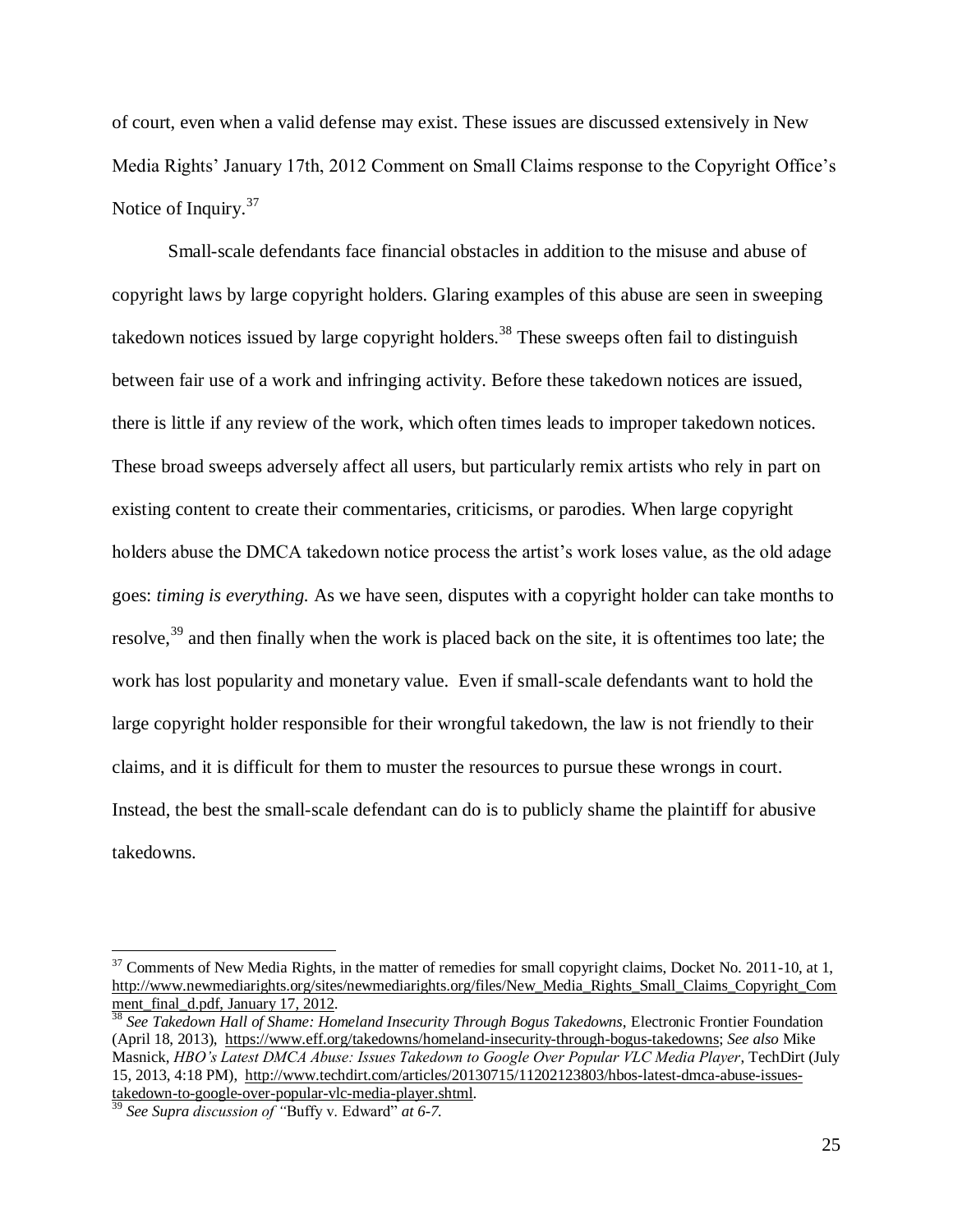Because of these concerns New Media Rights is cautiously optimistic about the implementation of the Copyright Small Claims Court recently proposed by the U.S. Copyright Office. $40$ 

Although this new venue may have the potential to change the inequity small copyright claimants' face inside and outside the court system; we remain concerned that if not carefully constructed, it may also become a new forum for large content holders to intimidate small-scale copyright holders into settlements. To prevent this from occurring New Media Rights believes that certain key provisions must make it into the final version of the law.

#### Allow for Section 512(f) Claims And Counterclaims

Currently proposed sections  $1403(c)(3)$  allows for claims and counterclaims of section  $512(f)$  in the small claims court.<sup>41</sup> It is critical that these provisions remain in the final version of the legislation because by allowing claimants to raise a section 512(f) claim we can begin to create a forum where parties are held accountable for bad faith claims of infringing activity. If the section  $512(f)$  mens rea standard is lowered to gross negligence, and section  $512(f)$  is actually enforced, as we have outlined above, less content will wrongfully be removed from the internet. Once that occurs creators can spend less time with attorneys and more time creating.

<sup>40</sup> U.S. Copyright Office, *Copyright Small Claims*, 1-201, 3-4 (September 2013), [http://www.copyright.gov/docs/smallclaims/usco-smallcopyrightclaims.pdf.](http://www.copyright.gov/docs/smallclaims/usco-smallcopyrightclaims.pdf)

 $41$  *Id.* at 137.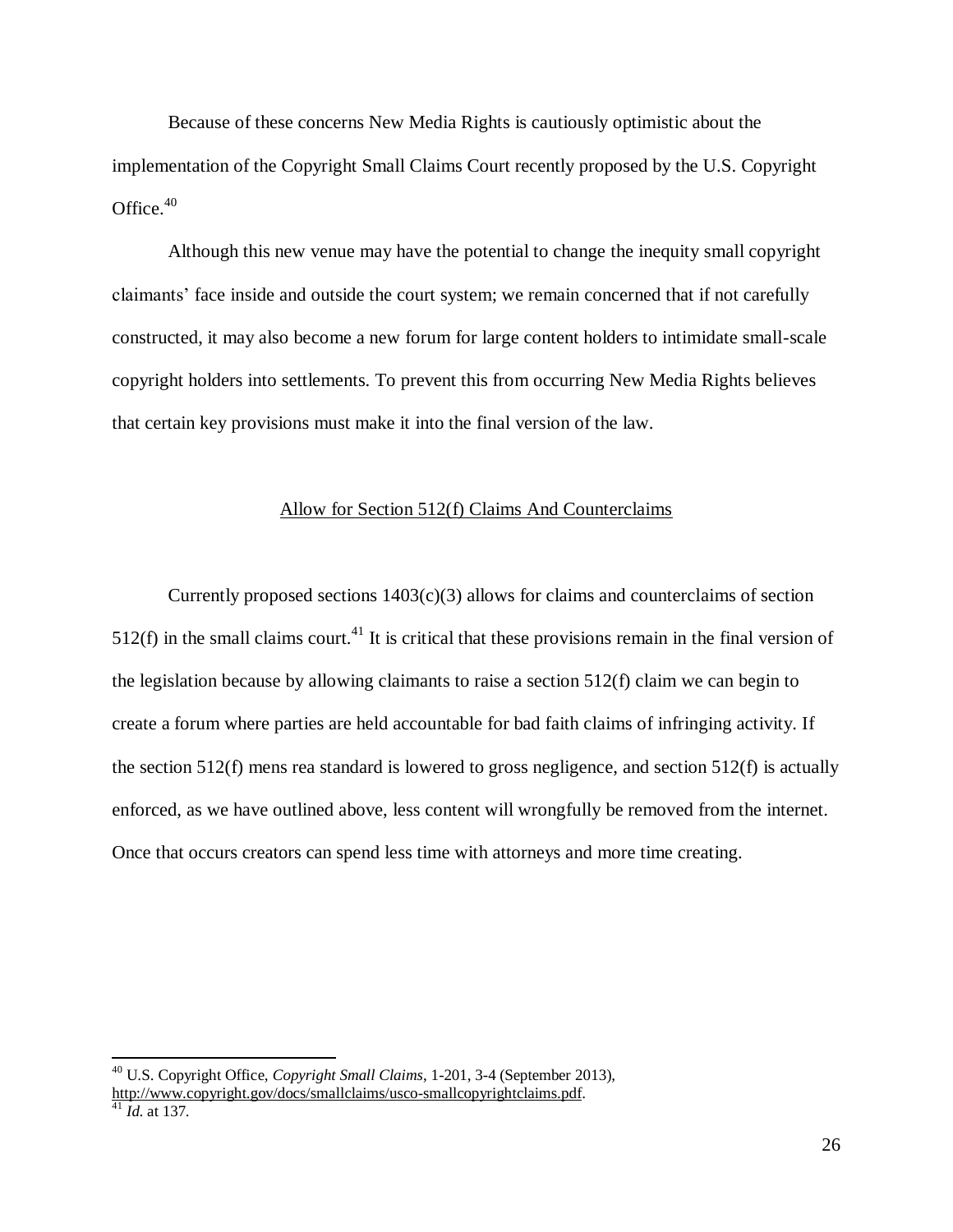#### Allow For 17 USC 107 Fair Use As A Defense

As outlined in section  $1403(c)(5)$  of the proposed legislation any legal or equitable defense can be raised to contest a claim of infringement.<sup>42</sup> We want to stress, how critical it is to preserve the claimants right to assert a fair use defense under this provision. Because so many small claims cases involve fair use claims, not allowing this defense would largely gut the effectiveness of the Copyright Small Claims Court.

Also, although it is implied in section 1401(b)(3) that appointed Copyright Claims Officers will be qualified and experienced enough to evaluate a fair use defense<sup>43</sup>, we want to reaffirm how crucial it is to appoint Officers who have experience with fair use claims and can be fair in its application. It is one thing to know the factors and read the court opinions applying fair use, but it is another to appreciate the role it plays in supporting our right to freedom of speech and see the value that fair use of copyrighted works brings to our society.

Also, the Attorneys appointed under section  $1402(a)(2)$  to serve as Claims Attorneys should also not only be experienced in fair use but also at explaining it to laypeople.<sup>44</sup> While any copyright attorney should be able to explain fair use, the ability to explain it to a lay person is a niche skill that even some greatly accomplished copyright attorneys struggle with.

 $\overline{a}$ <sup>42</sup> *Id.*

<sup>43</sup> *Id.* at 133.

 $^{44}$ *Id.* at 135.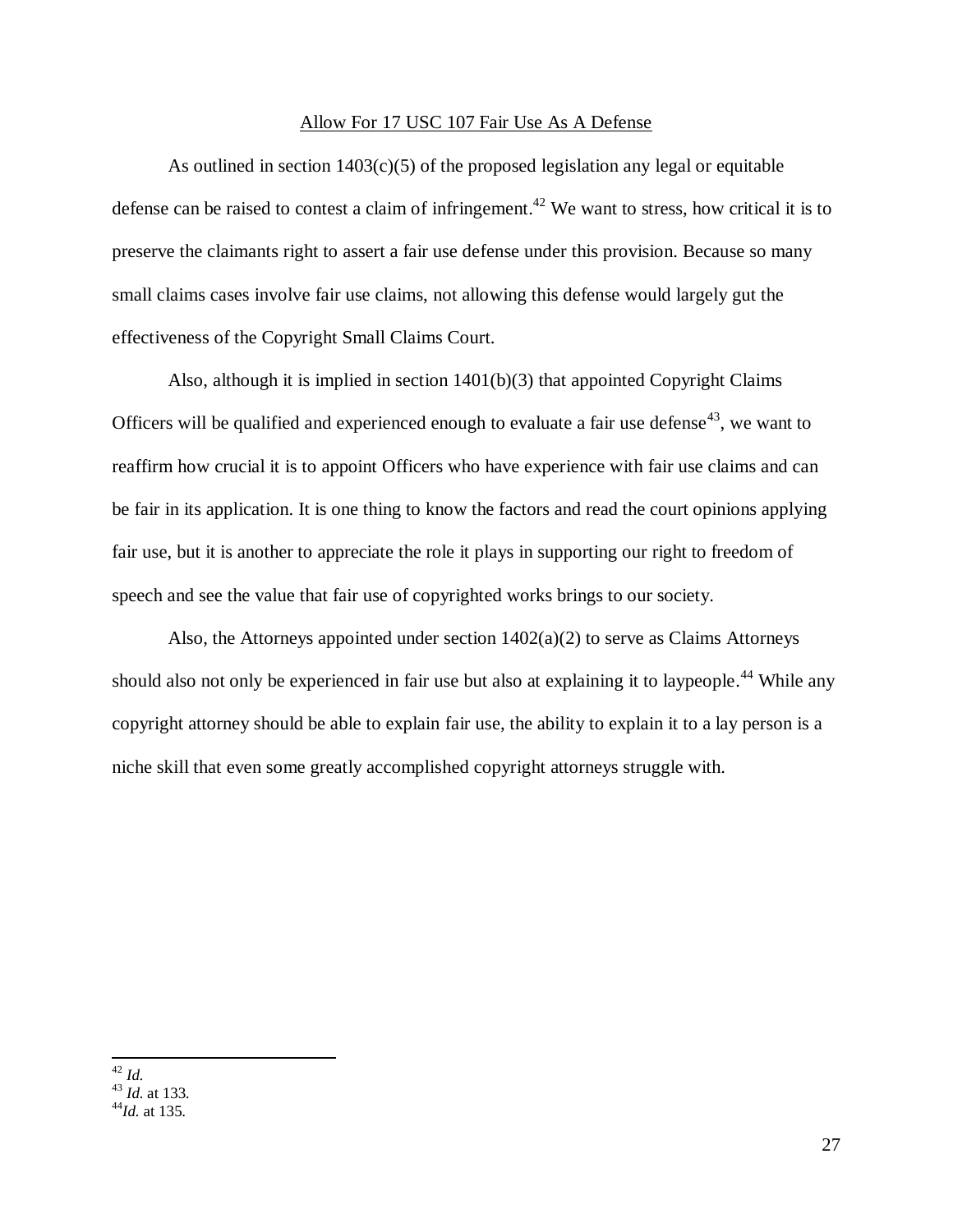# Adopt Sections 1405(D) And (E): Conduct Of Proceedings Access To Representation And Prima Facie Claim

Two key provisions we encourage the task force to adopt are sections 1405(d) and (e)<sup>45</sup>, which promote access to representation and require prima facie evidence before a claim may be adjudicated before the Copyright Small Claims Board.

Although section 1405(d) does not guarantee a litigant representation, this provision still promotes equity in the Copyright Small Claims process by allowing parties to hire representation for help navigating such a complex area of law. And even if parties cannot afford to hire representation section 1402(a)(2) describes the role of Claims Attorneys as one of assisting parties through the Copyright Small Claims process. Both of these provisions should be adopted and enforced because even without representation parties may still benefit from the guidance of Claims Attorneys, which means that small-scale parties may still have a fighting chance to protect their interests against larger scale parties.

We would also encourage the new Copyright Small Claims Court and Copyright Office to try to utilize legal clinics that handle copyright issues throughout the country to provide representation to defendants in these cases. The Copyright Office should create a plan to work with clinics, similar to recent USPTO efforts to get legal clinics to provide services for underserved trademark and patent law clients. Ideally, the Copyright Office should try to provide some kind of funding to support the work of clinics and attorneys willing to represent defendants in these cases, to ensure parties are fairly represented.

The requirement imposed by Section 1405(e)(1), where petitioner must provide *prima facie* evidence of a copyright claim, is supported by both large, and small-scale copyright

<sup>45</sup>*Id.* at 140.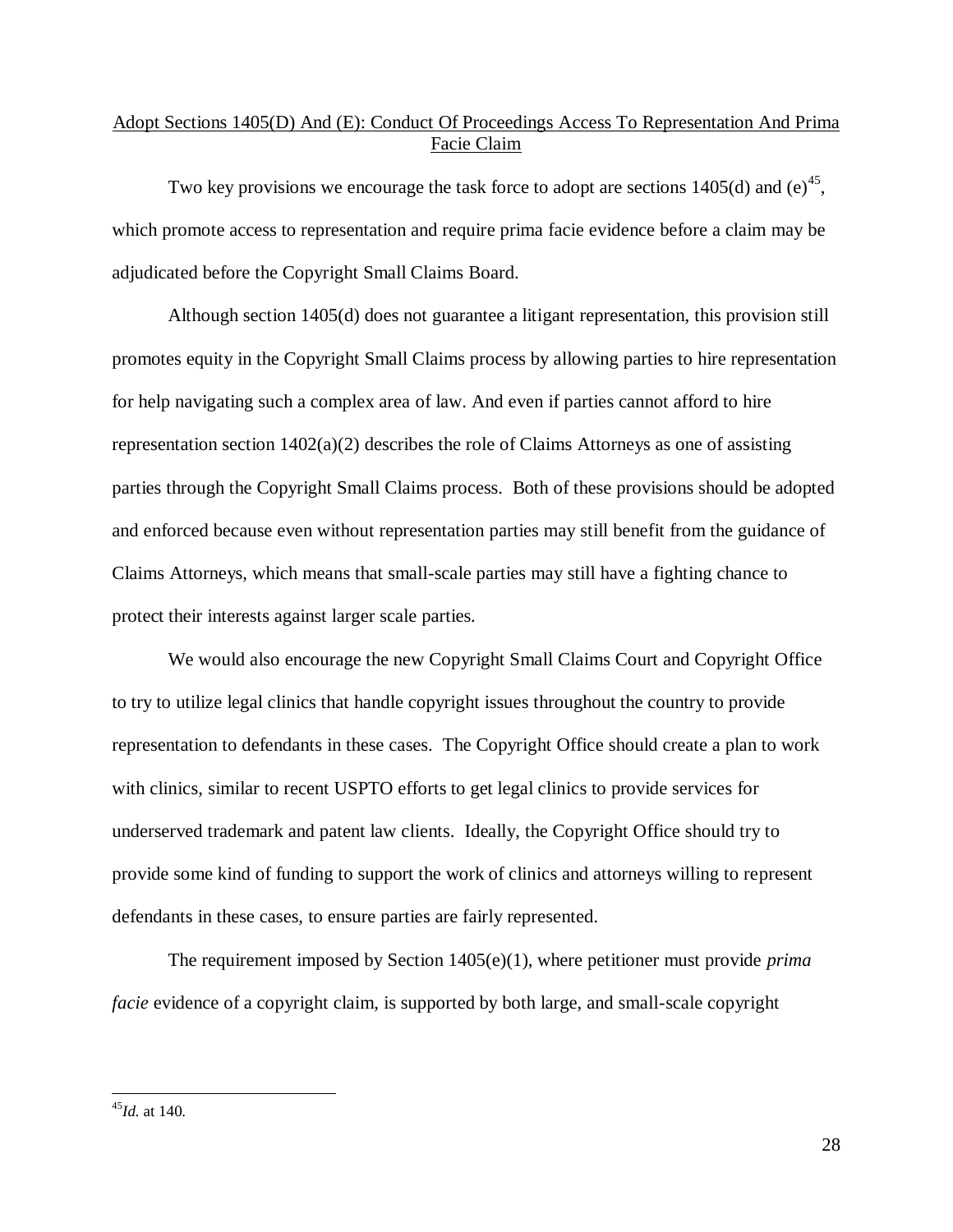holders.<sup>46</sup> Adoption of this provision can promote equity and judicial efficiency by preventing frivolous claims from reaching court.

New Media Rights believes that if these five problems are addressed as a part of larger copyright reform, the world will be a better place for not just content creators but those who interact with content.

#### <span id="page-28-0"></span>**III. Widespread Implementation Of Intermediary Licensing, Such As YouTube's Content ID System Could Be Incredibly Detrimental To Users' Rights**

Widespread implementation of YouTube's Content ID system could be incredibly detrimental to users' rights. There are several issues with Content ID and until a solution is found, New Media Rights cannot recommend widespread adoption of a law or policy based on YouTube's Content ID system. Our preliminary concern is that, despite describing Content ID as an intermediary licensing system in this request for comment<sup>47</sup>, Content ID is not actually a licensing system.

The Content ID system is a tool that content owners can use, outside of the DMCA, to prevent or monetize reproduction of their work on YouTube. This system alerts the original content holder when one of their works is detected on YouTube's site. The original content holder then has three options, they may:

- 1) disable the audio of the video or remove the work altogether;
- 2) track the video and receive statistical information related to the video; or
- 3) monetize the video by requesting that YouTube add advertisements to the video.<sup>48</sup>

<sup>46</sup>*Id.* at 122.

<sup>&</sup>lt;sup>47</sup> The Dept. of Commerce Internet Policy Task Force, *Copyright Policy, Creativity, and Innovation in the Digital Economy,* 1-112, 29 (July 2013).

<sup>48</sup> *How Content ID works*, YouTube, [https://support.google.com/youtube/answer/2797370?hl=en,](https://support.google.com/youtube/answer/2797370?hl=en) (last visited Nov. 11, 2013).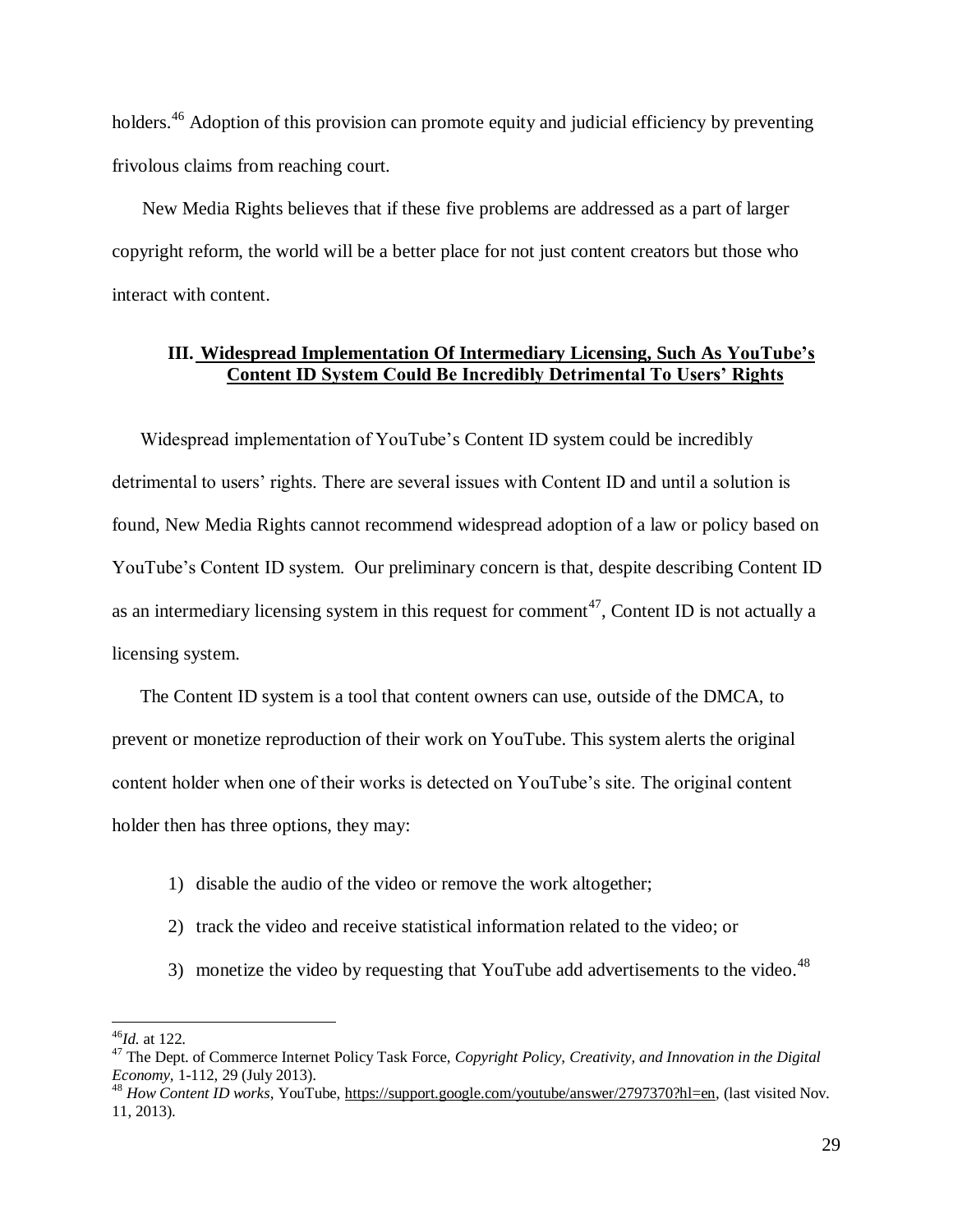None of these options amount to a license between the original content holder and the allegedly infringing user. Specifically these options lack several of the key components necessary for the licensing of content, including a benefit to the licensee and any actual agreement between the content holder and the licensee. Instead of a license, Content ID is simply an agreement between YouTube and content holders to allow content holders broad control over any use of their work on YouTube. Once we dispense with the fact that Content ID is not a license, there are two problems with Content ID that would have to be solved if a similar system were to be implemented elsewhere.

#### **Problem 1: Content ID Does Not Effectively Account For Fair Use**

Currently, Content ID has a very difficult time separating out fair use from infringing use of a copyrighted work. Indeed the vast majority of the cases we see at New Media Rights involving the Content ID system involve works that should not have been flagged because their uses of copyrighted works are fair use. In fact, using the Content ID system, content owners can financially benefit from, and exert control over others' creative work that may involve legal uses of their copyrighted content. Forcing works to be monetized is particularly troublesome for artists who are directly criticizing or parodying the underlying work. One such example is Jonathan McIntosh, who has faced numerous documented monetization and takedown efforts of copyright holders whose work he criticizes.

In one episode in late 2012, McIntosh's video Buffy v Edward, critical of Lionsgate's Twilight series, was repeatedly monetized using Content ID by Lionsgate's agent MovieClips.<sup>49</sup> After repeated appeals and efforts to get Lionsgate to drop their efforts, Lionsgate confirmed in an email to New Media Rights that they had proceeded to file a DMCA takedown on Buffy vs

<sup>49</sup> *Jonathan McIntosh, Buffy vs Edward Remix Unfairly Removed by Lionsgate* (January 9, 2013) <http://www.rebelliouspixels.com/2013/buffy-vs-edward-remix-unfairly-removed-by-lionsgate>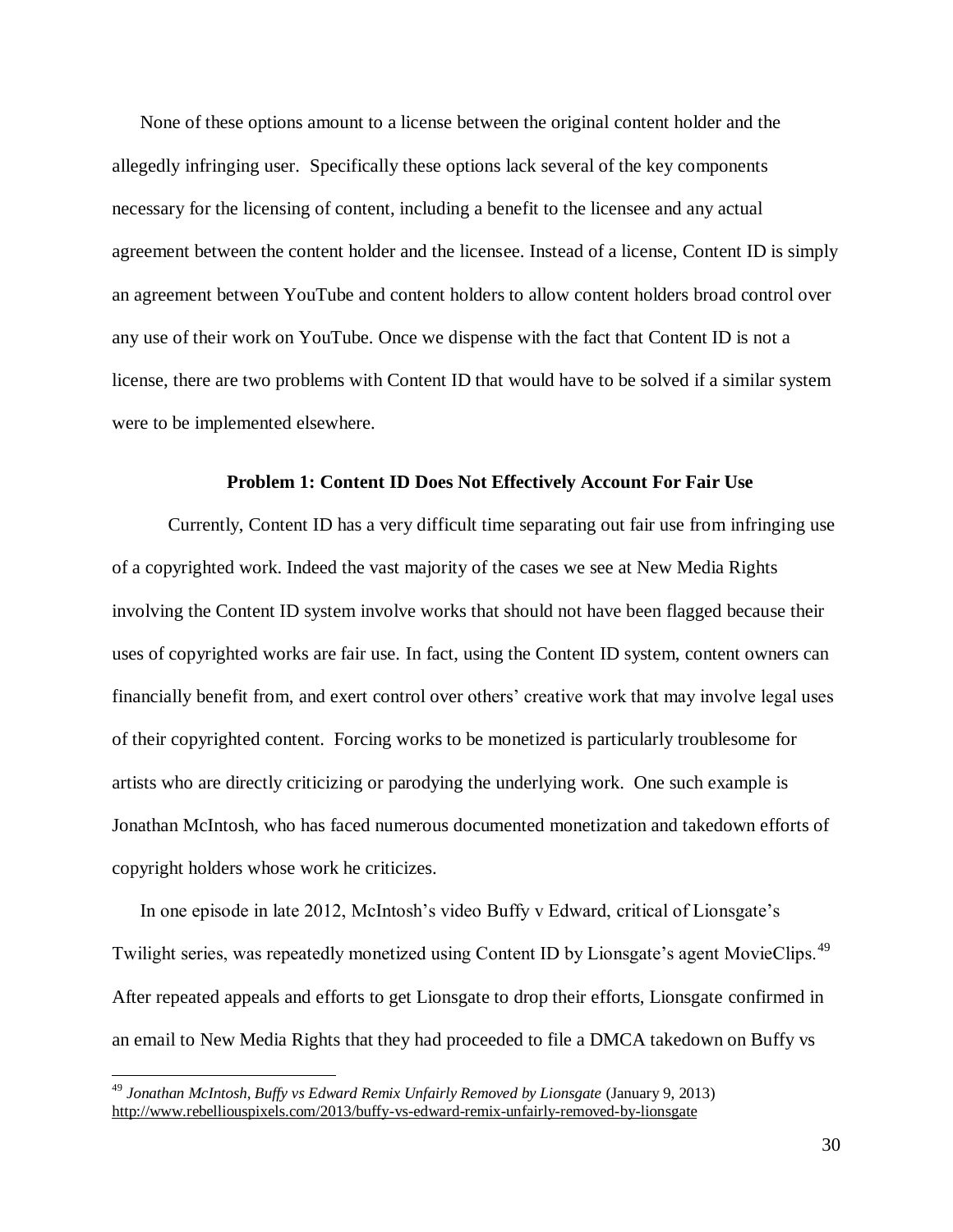Edward because Jonathan had disputed their right to monetize the remix.<sup>50</sup> Lionsgate's agent stated

"The audio/visual content of this video has been reviewed by our team as well as the YouTube content ID system and it has been determined that the video utilizes copyrighted works belonging to Lionsgate. Had our requestes [sic] to monetize this video not been disputed, we would have placed an ad on the cotent [sic] and allowed it to remain online. Unfortunately after appeal, we are left with no other option than to remove the content.<sup>51</sup> In other words, allow us to monetize the content or we will take the content down."

That's not respectful of fair use. That's compulsory licensing at best and a form of digital sharecropping at worst, where the copyright holder and YouTube benefit monetarily, and the downstream creator gets nothing. Content ID largely imposes a world where the only way to reuse content is to get a license, which is contrary to the balance our copyright law creates.

## **Problem 2: The Content ID Process Is Currently Too Difficult For The Average User To Navigate**

Content ID does have an appeals process, which in theory should mitigate some of these fair use concerns, but it seems both users and content holders do not understand those appeals. A recent case illustrates this problem with the appeals process.

Recently we helped the Lansdowne Teen Advisory Board,<sup>52</sup> get their parody video "Read It!" un-muted by the Content ID system. This video took Michael Jackson's iconic music video about gang violence "Beat It," and turned it into a song that encourages kids to read and come to

 $\overline{a}$ <sup>50</sup> *Id.*

<sup>51</sup> *Id.*

<sup>52</sup> *Teens make parody video, but Sony tells them to beat it… just beat it!,* New Media Rights, [http://www.newmediarights.org/teens\\_make\\_parody\\_video\\_sony\\_tells\\_them\\_beat\\_it%E2%80%A6\\_just\\_beat\\_it,](http://www.newmediarights.org/teens_make_parody_video_sony_tells_them_beat_it%E2%80%A6_just_beat_it) (Oct. 15, 2013).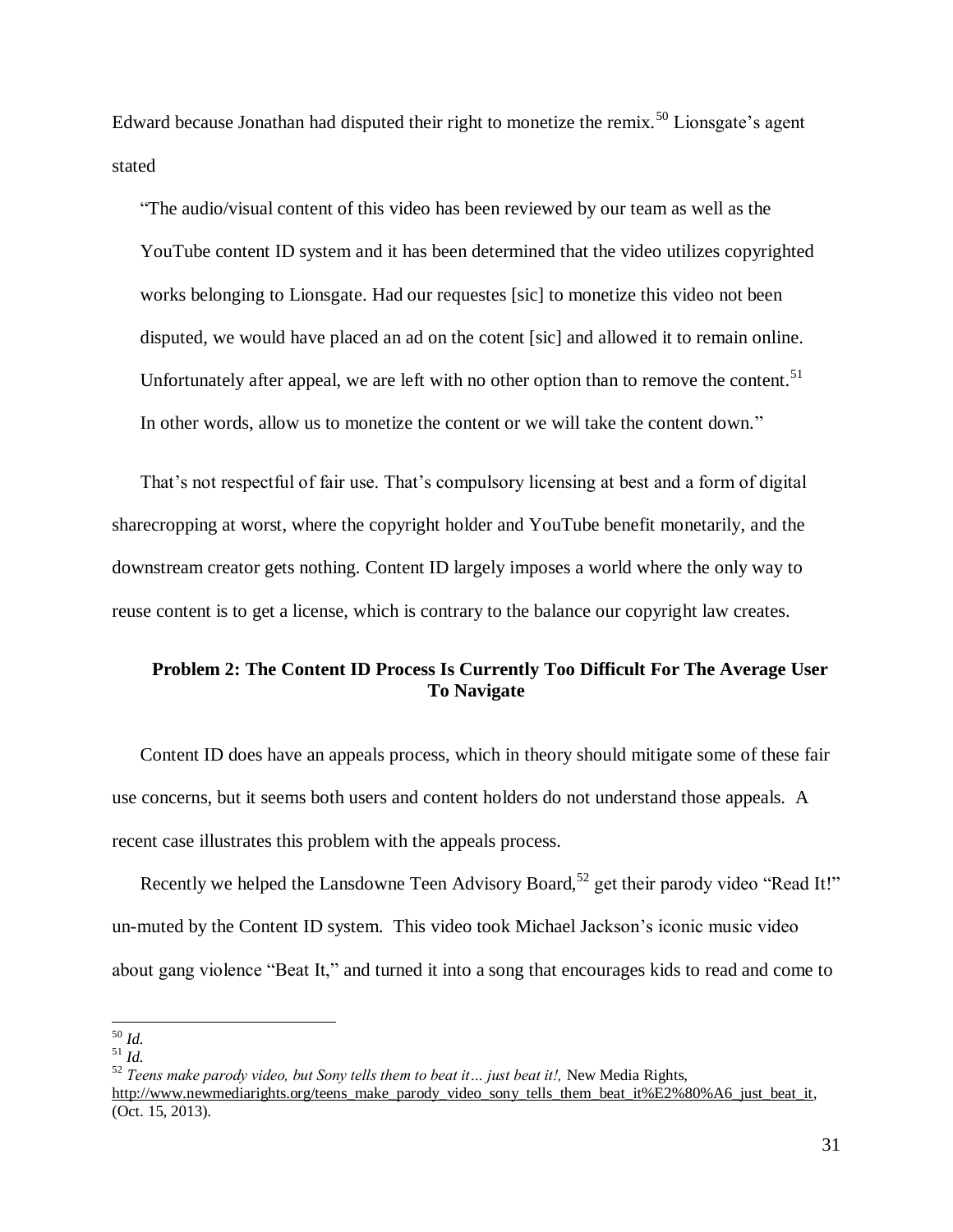the library. However, before the Lansdowne Library ever approached us, they approached the song's owner, Sony Music, for help getting the video back up. Sony claimed that even they were incapable of navigating the "YouTube Vortex" to appeal the muting of the video. Although New Media Rights was able to navigate what Sony called the "YouTube vortex" and get the video unmuted, it seems particularly telling that content owners and users alike have difficulty navigating the system.

In many cases, the design of the process is intimidating to users. For example, the simple concept of requiring certain personal information to be entered to appeal a claim intimidates some users from filing an appeal. In addition, the appeals process for fair use asks users to address each of the fair use factors in detail, something that can only really be done by an experienced attorney, and discourages users from appealing wrongful takedowns.

Even when users draft a detailed response based on fair use, there is no guarantee of victory. In Jonathan McIntosh's case, New Media Rights drafted a 1,000 word response citing case law supporting Jonathan's fair use.<sup>53</sup> Even when the appeal was granted by YouTube and the video was reinstated without ads, Jonathan soon found his content removed again through a new "visual" Content ID claim rather than the previous "audiovisual" claim.<sup>54</sup> Indeed, Lionsgate's agents MovieClips caused McIntosh problems for about 3 months, ignoring his fair use arguments and the fact that their claims were not supported by the law.

<span id="page-31-0"></span>For these reasons, we cannot recommend that a Content ID like system be implemented on a larger scale at this time.

#### **IV. Development Of DMCA Takedown Best Practices**

<sup>53</sup> *Jonathan McIntosh, Buffy vs Edward Remix Unfairly Removed by Lionsgate* (January 9, 2013) <http://www.rebelliouspixels.com/2013/buffy-vs-edward-remix-unfairly-removed-by-lionsgate>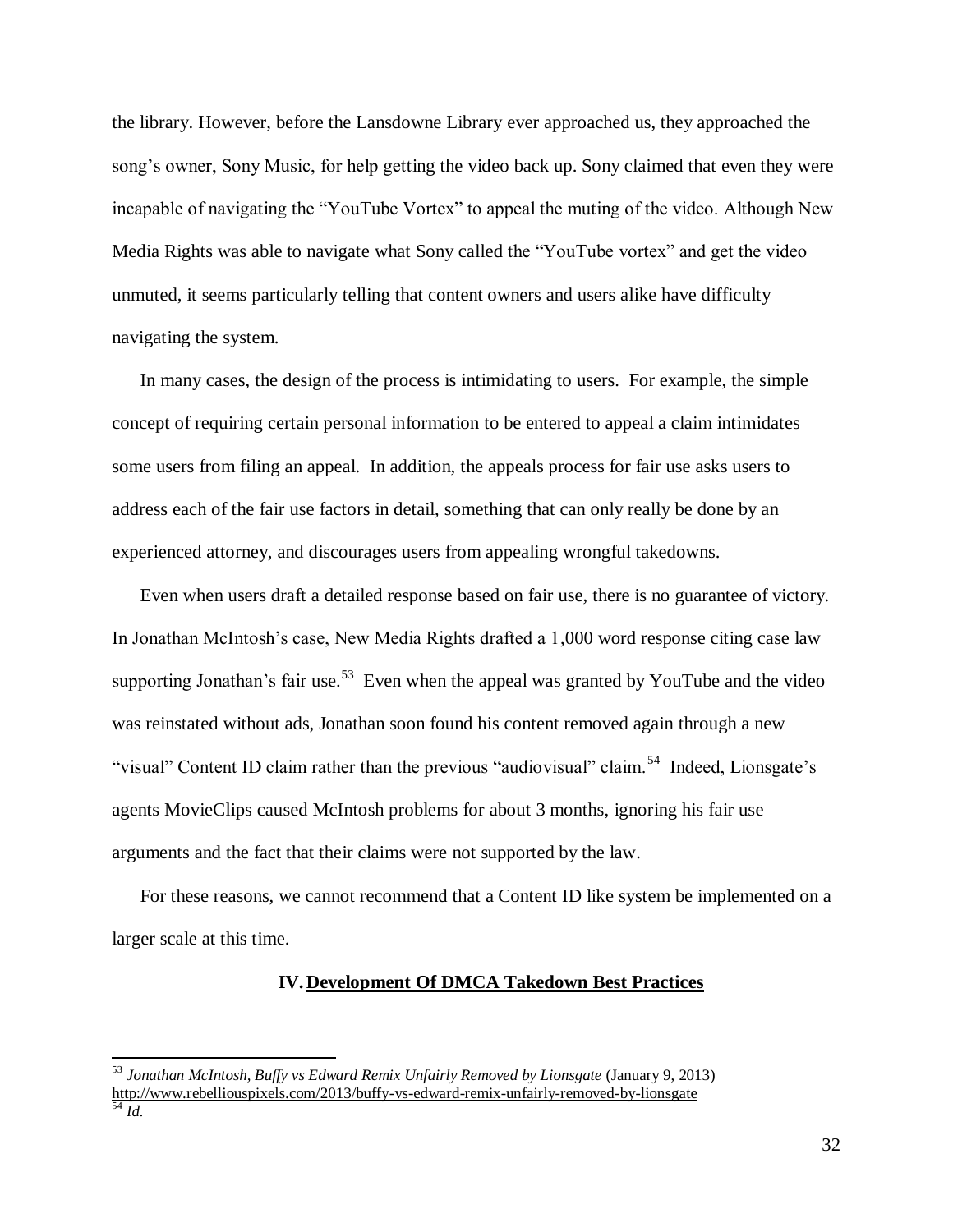New Media Rights is cautiously optimistic about the ability to solve many of the issues surrounding DMCA notice and takedown system using a multistakeholder dialogue. New Media Rights is particularly well suited to be a part of that dialogue on the following issues proposed by the Department of Commerce: inaccurate takedown requests; misuse of takedown requests; and, the difficulties in using the system for individuals or small and medium-size enterprises. These are all issues we encounter on a daily basis, and our direct experience working with these types of clients will contribute greatly to the dialogue.

The task force can ensure participation by all relevant stakeholders, as well as effective and informed representation of their interests by doing a few things. The first is giving sufficient notice for the hearings or roundtables. For small organizations like New Media Rights, it's very difficult to allocate resources to attend and prepare for hearings without at least three months notice. Along those lines, we strongly recommend that hearings be held on both the east and the west coasts to ensure that attending the hearings or roundtables will not be a financial burden on smaller organizations and stakeholders. Alternatively allowing participation by phone could also help to lessen the financial burden, although in person participation is preferable.

Also, as the multistakeholder process is conducted it would be helpful to apply some of the lessons we've learned from past multistakeholder and policy proceedings. First, an impartial party must decide who is invited to participate in the process. It would be all too easy to entirely skew the process and results by failing to invite remix and independent creators, NGO's, academics, technology companies, everyday internet users, or any other stakeholders to the discussion. In IP policy this happens all too often, most often at the international level, <sup>55</sup> and it would be unfortunate to let that occur here.

<sup>55</sup> *See e.g., New Media Rights joins public interest coalition opposing fast-track authority for the Trans-Pacific Partnership*, New Media Rights(October 23, 2013)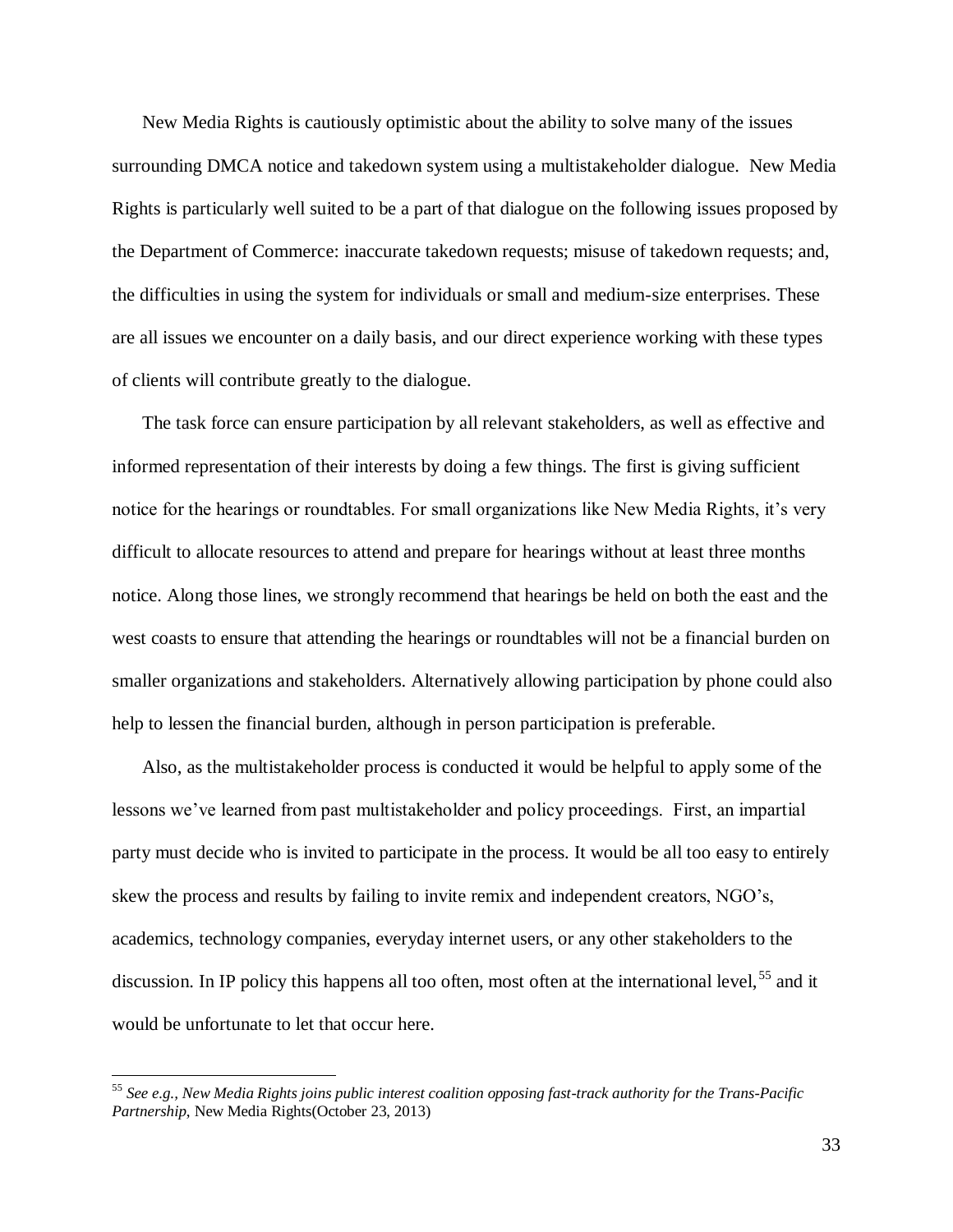Second, the multistakeholder process must be open to public comment and review throughout the process since the DMCA is such an important tool for speech online. All too often, again mostly in the international IP policy space, discussions have been secret and not open to public review.<sup>56</sup> Secrecy breeds bad policy, and if the process is not open to public comment and review we may walk away with best practices that are entirely self-serving for the stakeholder group with the most money, power and influence.

Third, technologists must play an active role in the multistakeholder process. Last year with the controversy behind SOPA and PIPPA, we saw the effects of creating internet law without technologists.<sup>57</sup> If technologists are not at the table, it's all too likely that any proposed best practices would be technologically unfeasible, and thus useless to all parties involved.

Fourth and finally, whatever the result of the multistakeholder process it should not take the form of a private contract between parties, like the recent Copyright Alert System. Such contracts are almost impossible to challenge in court and they often lack critical forms of due process for users.<sup>58</sup>

With these things in mind we are cautiously optimistic that a multistakeholder process could be a useful part of the larger copyright reform process.

[http://www.newmediarights.org/new\\_media\\_rights\\_joins\\_public\\_interest\\_coalition\\_opposing\\_fast\\_track\\_authority\\_](http://www.newmediarights.org/new_media_rights_joins_public_interest_coalition_opposing_fast_track_authority_trans_pacific) [trans\\_pacific.](http://www.newmediarights.org/new_media_rights_joins_public_interest_coalition_opposing_fast_track_authority_trans_pacific)

<sup>56</sup> *Id. See also Anti-Counterfeiting Trade Agreement*, Electronic Frontier Foundation, [https://www.eff.org/issues/acta.](https://www.eff.org/issues/acta)

<sup>57</sup> Declan McCullagh, *How SOPA would affect you: FAQ*, Cnet(January 18, 2012[\) http://news.cnet.com/8301-](http://news.cnet.com/8301-31921_3-57329001-281/how-sopa-would-affect-you-faq/) [31921\\_3-57329001-281/how-sopa-would-affect-you-faq/;](http://news.cnet.com/8301-31921_3-57329001-281/how-sopa-would-affect-you-faq/) Allan A. Friedman, *Cybersecurity in the Balance: Weighing the Risks of the PROTECT IP Act and the Stop Online Piracy Act, Brookings* (November 15, 2011) [http://www.brookings.edu/research/papers/2011/11/15-cybersecurity-friedman.](http://www.brookings.edu/research/papers/2011/11/15-cybersecurity-friedman)

<sup>58</sup> *See* Dan Nosowitz, *Everything You Need To Know About The Piracy-Battling Copyright Alert System*, Popular Science(February 28, 2013) [http://www.popsci.com/technology/article/2013-02/everything-you-need-know-about](http://www.popsci.com/technology/article/2013-02/everything-you-need-know-about-piracy-battling-copyright-alert-system)[piracy-battling-copyright-alert-system.](http://www.popsci.com/technology/article/2013-02/everything-you-need-know-about-piracy-battling-copyright-alert-system) For a cautionary tale of how private contract based systems like this backfired abroad, *see e.g.,* Teri Karobonik, Internet Intermediary Liability in Ireland, Global Censorship Chokepoints[, https://globalchokepoints.org/internet-intermediary-liability-ireland#!.](https://globalchokepoints.org/internet-intermediary-liability-ireland%23!)